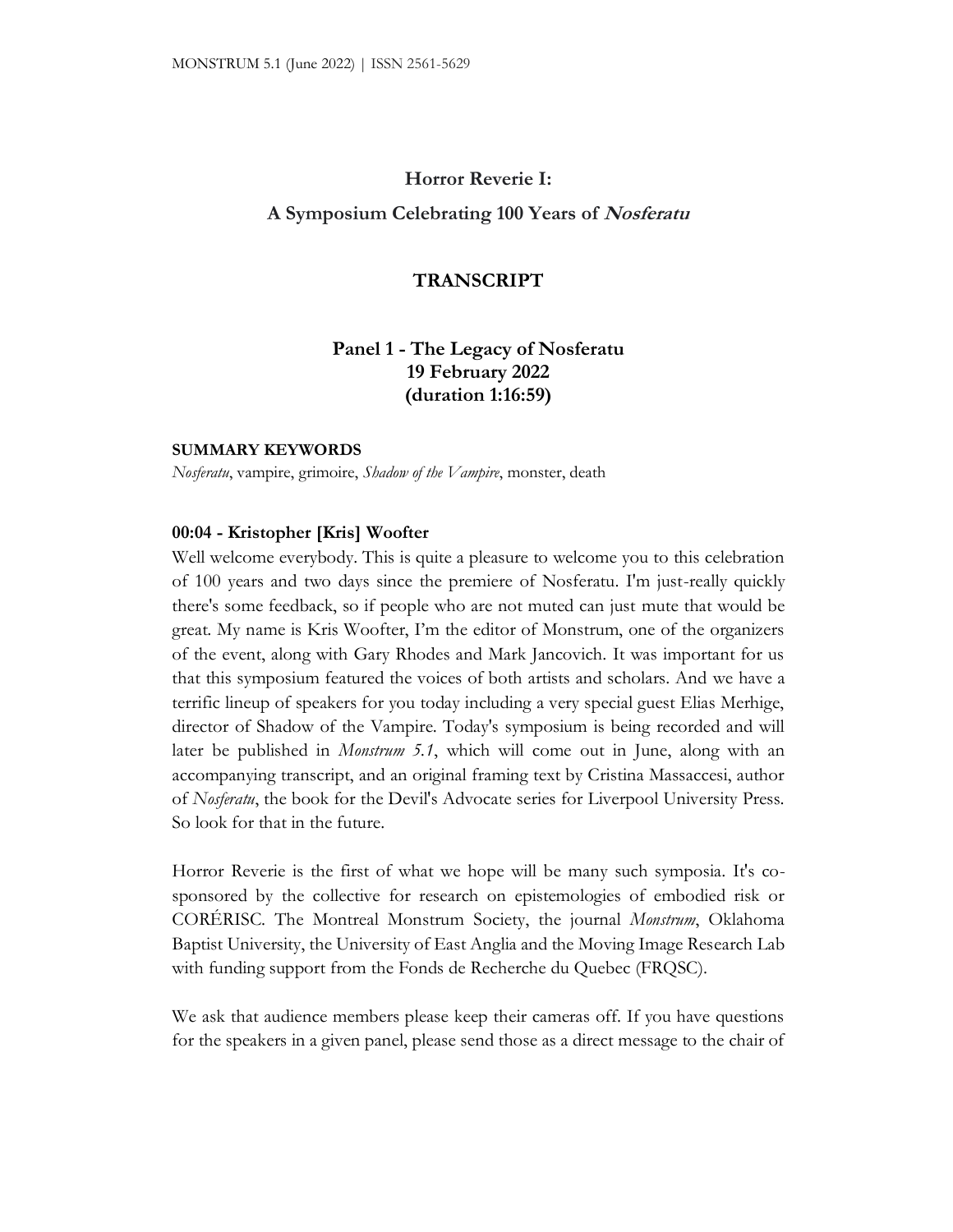the panel in the session so that that person will identify themselves right off the bat. Our chairs today are Gary Rhodes for panel 1, Erica Tortolani for panel 2 and Robert Singer for panel 3. Before we begin in earnest with some opening remarks from Gary Rhodes, we would like to express our condolences to Mark Jancovich, who couldn't be here today due to the recent loss of his mother. Our thoughts are with Mark and this symposium is dedicated to the memory of Mark's mother and also to the continued recovery of vampire scholar Wayne Stein, who just finished months of stem cell treatment for cancer. We also lost at the end of last year Dracula historian Elizabeth Miller, and so we'd like to add a final dedication to her many years of research. And for now, I'll turn this over to Gary.

### **03:15 - Gary Rhodes**

Thank you very much, Kristopher. And welcome everyone to the first of what, as Kristopher said, we hope will be a series of years of these symposia celebrating anniversaries of important horror films. We want certainly to add to the list of thankyous Kristopher Woofter himself who so kindly has put in a great deal of time to make today's event happen. And of course, today's event might well have happened at Hallowe'en, given Nosferatu that we're here to celebrate…it could have also happened in March, due to the Berlin premiere in March of 1922. We are, as Christopher briefly alluded, we are here today because of the original first premiere of Nosferatu, which took place not in Germany, but in Rotterdam. When the film opened on February 17, of 1922, just a few days ago, of course, and this very weekend, 100 years ago, people were in Rotterdam seeing Nosferatu the first time. So that's just a bit of explanation of why we're gathered here virtually in February, rather than any other month of 2022.

With that said, I'd like to introduce the first speaker on this panel, that we're so excited to be with us. As I think myself, as a film historian, in about a 130 years of cinema history globally there truly have been 1000s of tremendous filmmakers, in all countries of the world in all eras. But very, very few, a very select few have taught us to literally see in a new way, George Méliès, Robert Vinas…a very select few. And I would aver that one of those very select few is our first speaker E. Elias Merhige, with his 1989 feature film debut *Begotten.* Mr. Merhige is, of course, is well known for his work in theater, his work in music videos, and certainly his other acclaimed films such as *Suspect Zero* from 2003. And, of course, one of many reasons that he's kindly agreed to be with us today is the 2000 feature film *Shadow of a Vampire*. With John Malkovich and William DeFoe, a fantastical alternate history, of course, of the production of FW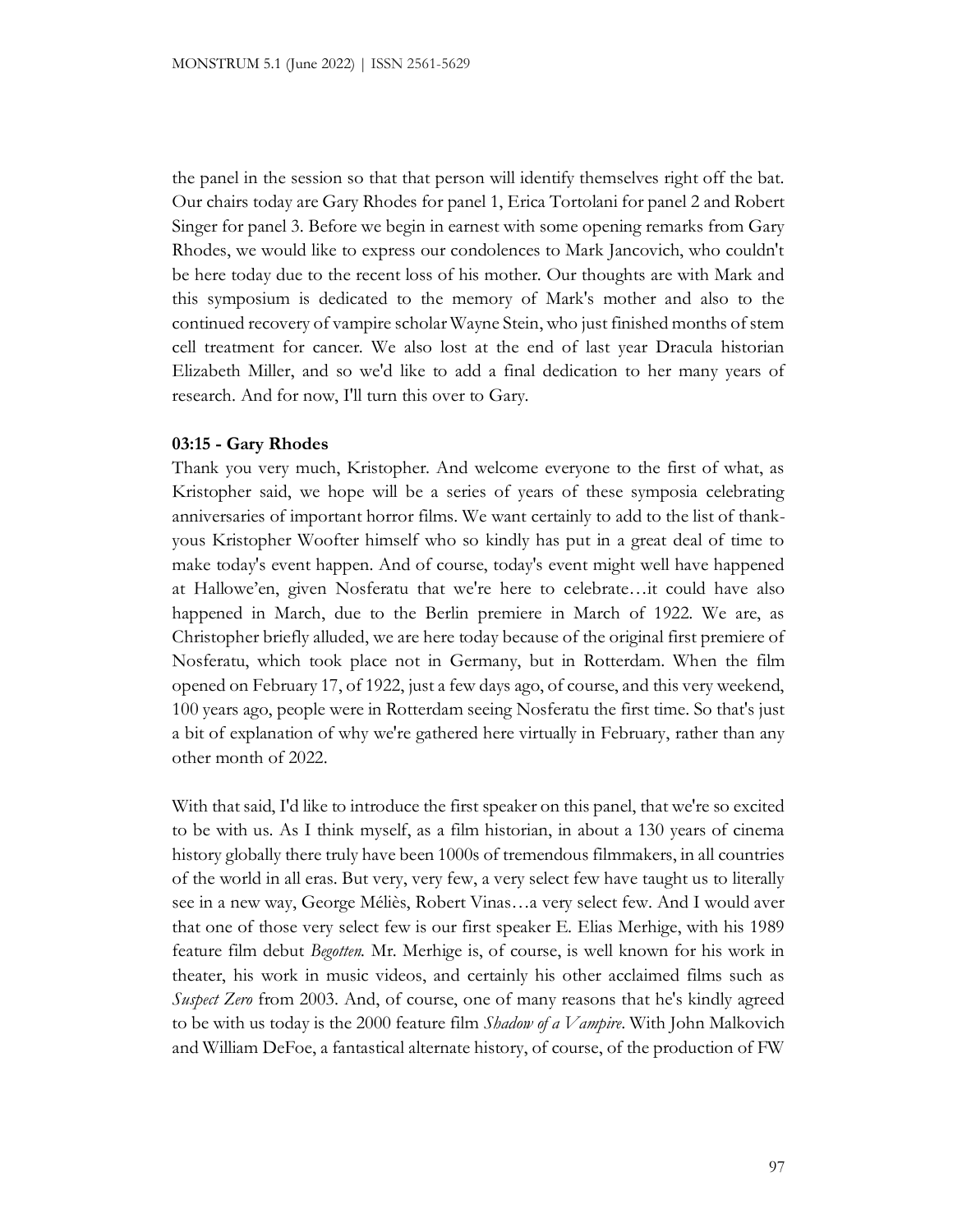Murnau's *Nosferatu*. We welcome him very much, very kindly at this time. So thank you, Mr. Merhige for being with us.

### **06:11 - E. Elias Merhige**

It's my pleasure. Thank you for having me. Before I start out, I just want to say because of the pandemic, I haven't been able to see people that I love…dear friends and family. Some of them, I think, have linked into this conference. So I just want to welcome them and welcome everybody that is here right now. And especially my mom who's turning 91 in this next week. And I know she's mortified for me announcing her age, because she thinks she's the oldest person in the room. But Mom, you're not the oldest person in the room. Nosferatu is actually 100 years old. So with that said, I want to say hi to my brother as well in New York. And now I'm just going to jump right in.

What I've decided to do is not talk so much about everything we know about Nosferatu already, and everything we know about Shadow of the Vampire already, but talk from this sort of interstate from an artist's mind…from my own Interior Laboratory of thinking, when I was working on Shadow the Vampire and tried to pull a mosaic of experiences together that somehow makes sense to all of you. So I'm going to take you back to a week before Christmas 1997. I'm on a flight from Los Angeles to Newark, New Jersey, where I'm then going to get a cab to go to New York City. And I'm going to sit down with Stephen Katz and go over the script for Shadow the Vampire. But this flight, like a lot of things in life you know, took a different course, because of a massive snowstorm in the New York area. The flight was grounded in O'Hare Airport in Chicago for nine hours. And we had to wait because there was a backlog of landings in Newark. So in the course of waiting, I had brought the script, Shadow the Vampire along with me--the early draft--and took it out and was reading through it making notes. But I was also reflecting on Nosferatu and my first experience with it as I was reading through the script and trying to access those feelings that I had when I was actually a very small child. What it was, is that my parents never allowed us to watch TV, which I'm actually thankful for now. But when we did watch TV, it had to be, you know, the public broadcast…had to be PBS, had to be educational. And there were a few times when my parents would be out and I would turn on the TV and limit myself to PBS. But there was one time at a very early age that you know, there was, it was like a holocaust memorial. So they had Night and Fog was actually one of my first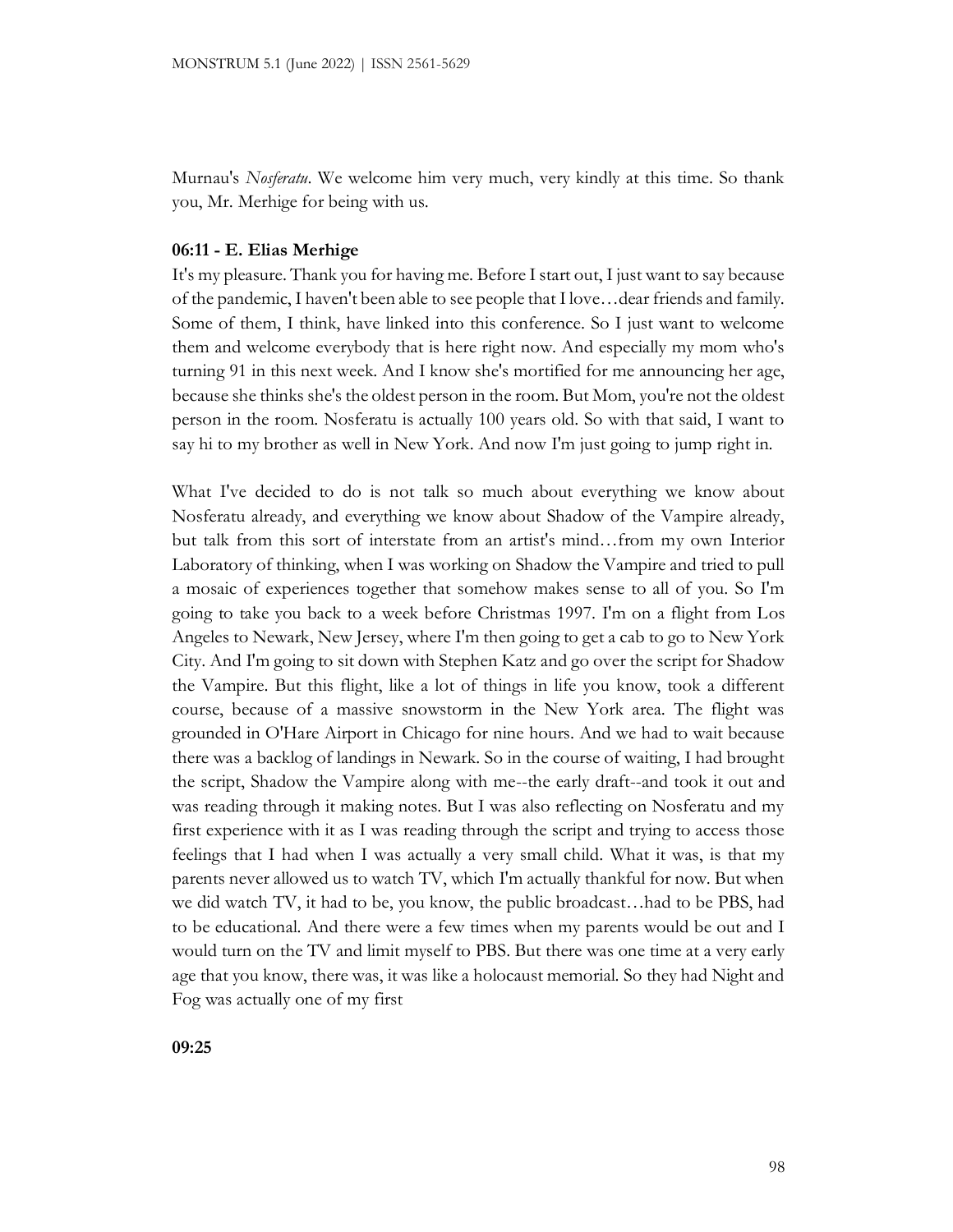you know, really bizarre experiences watching bodies being bulldozed into mass graves. And when I tried, when my dad asked me later on, about, you know what I did, I started to describe, you know, what I saw…he actually grounded me for a morbid imagination. And so, a couple of years later--how this ties together with Nosferatu is that a couple of years later on the same public television station there was Nosferatu, and these two films, Night and Fog and Nosferatu, they somehow coalesced, combined. And, you know, led to this kind of feeling of, you know, contemplating both death and immortality and the way the two somehow feed each other in our own consciousness. And, and so these were the kinds of notes that I was making at the back of the script on Shadow the Vampire. But I had the middle seat. So we all know what that means…and in coach. And the person next to me, was just this very nice guy. We didn't talk for the whole flight. But when we were grounded, for nine hours in Chicago, he kind of leaned over kind of reading what I was reading and seeing the kind of notes I was making. And he asked me what I was doing. And so I told him that I'm working on rewriting and making notes on this script that I hope to make into a film. And he asked me what it's about. So I told him about Nosferatu. I told him about, you know, FW Murnau. And he started to light up in a strange and interesting way. And, you know, he was just basically a very, you know, polished business guy, you know, so I didn't think he even knew anything about Nosferatu, or was even interested in the fact that I was working on the script. And so he said, you know, you have to meet my fiancée. When we land, you know, she's going to be picking me up, and you have to meet her. And so I said, okay, you know, I said, that's great. So hours later, it wasn't just nine hours, it was 12 hours, we land finally at Newark, it's like midnight. He wasn't able to communicate with his fiancée, this was before cell phones, and his fiancée's furious. She's been there for hours waiting for him. And so the first thing he says is…he greets his fiancee, then "meet my new friend!" and, and she was not in the mood to meet his new friend. And she just kind of looked at me, like…like, I had just taken the shit in front of her or something. You know, I mean, it was just one of those moments where she didn't want to have anything to do with me. And so she openly said, "I do not want to,

### **12:45**

I don't want to drive this guy. You know, please, I just want to get in the car. I just want to get home." And I said--and he kept insisting, the fiancé, the guy that I was with, kept insisting, so I went up to him. And I said, "Listen man," I said, "I'm going to get a cab. Don't worry about this. I'm totally going to take care of this. You enjoy yourself. Good luck." And so he said, No, no, no, you have to talk to her. You have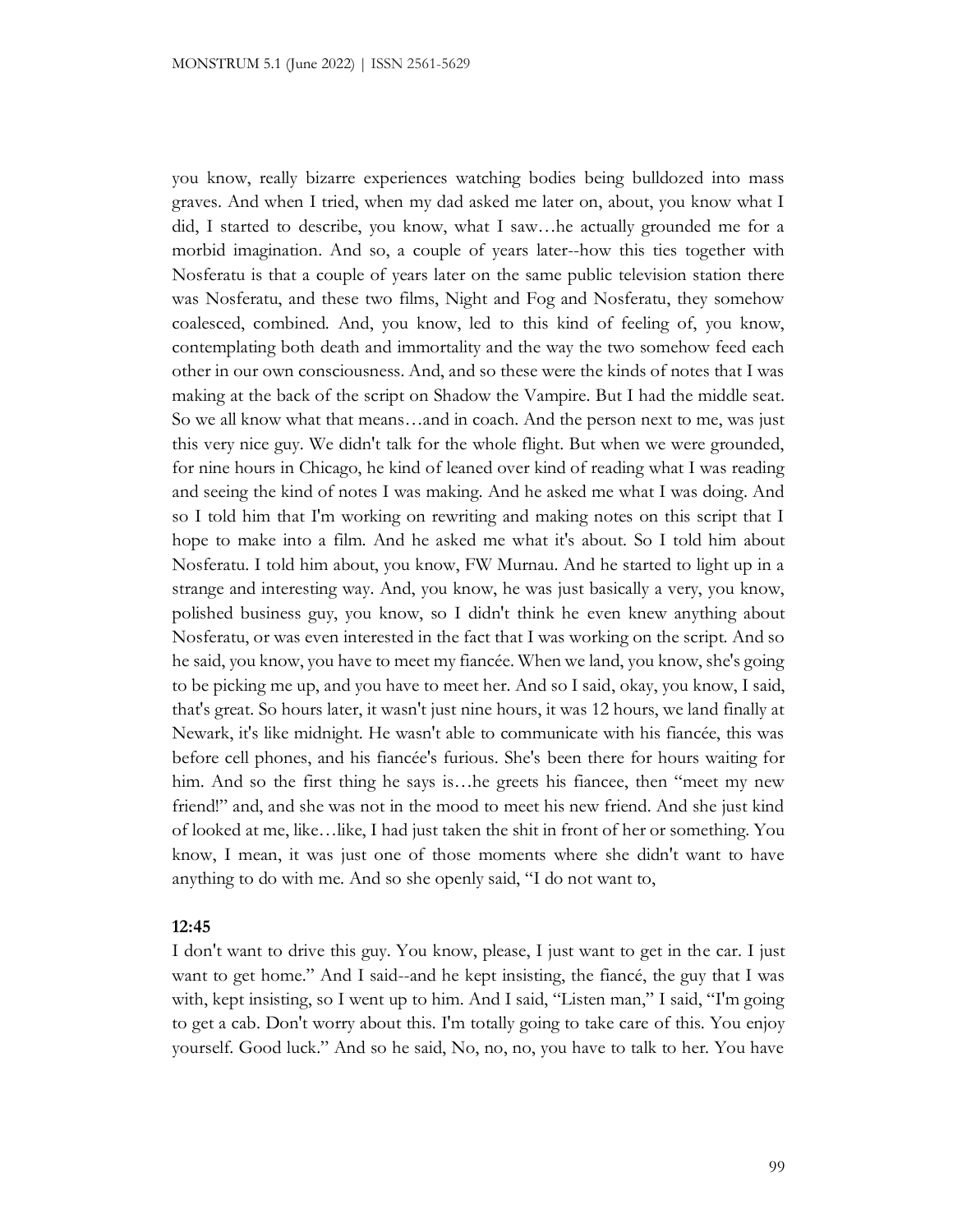to talk to her. So anyway, we're in the parking lot. We get in the car, we're driving, I'm sitting behind the driver, she's driving, she's blowing off steam, she's angry, she's upset. She's looking in the rearview mirror of her car, keeps eyeballing the road, eyeballing me in the back. And so she says, "So my fiancé tells me that you make films, what films do you make?" You know, it's just very pointed, very direct. And I said, "Well," I said, "I've made one film, but I'm almost certain that you've never heard of it." And then she said, "Well Try me." And so I said, "Well, it's a black and white silent film, and I am pretty sure you never heard of it." And she said, "Well, what's it about?" And so I said, "Well," I said, "it's kind of a creation myth, where you have the death of God and the birth of nature." And so I just decided, You know what, I'm just going to unload right now and just get into it and not try to hide anything. And so her face changes. Instead of getting more angry or puzzled, she goes, "Wait a minute, is the name of this film begotten?" And I said, "How on earth do you know this film?" And she says, "You know, I worked for a post production company in New York. And my boss made all of us that worked there watch this film." And I said, that is the most bizarre story I've ever heard. So she so then she started to open up and she was quite lovely. She was great. And she asked me what is it that you're working on now? So I started getting into Nosferatu, where I'm now and the whole story that that I'm doing. And she says "Oh my God," she said, "you know, you know, my great uncle was very close to, to FW Murnau." And I said, "Well, who's your great uncle." And she said, "Walter Spies." And I said, that is just incredible. I said--you know, and none of this impacted me until much later because I was more concerned about getting to New York getting rest, and then waking up and fighting with Stephen Katz about, you know, the script, the screenplay, but, but later on reflecting, I realized that that's so much of Shadow of the Vampire had these incredible uncanny confluences that relate back to Begotten, I mean, you know, it's interesting, because when I wrote Begotten, I had, at the age of 19, I had wanted, I wanted to stage it as a multimedia piece of opera, you know, I wanted it on stage, not as a film. But my sense of temporality, you know, and my love of poetry, made me really feel that I wanted to have a permanent record of all of my effort, and all of-you know, what I wanted to create with Begotten. So, the first impulse was theater, but then it became a film, not so much…it became a film, not because it was meant so much to be a film, but because I wanted a permanent record. And this, where this feeds into Shadow of the Vampire is that it feeds into the, the character of Murnau. And what I wanted to bring to life, on the screen, with his character was someone who was more obsessed with creating a masterpiece, you know, that would outlive, you know, our normal human life and, and create that masterpiece at the expense of life. And, and so one of the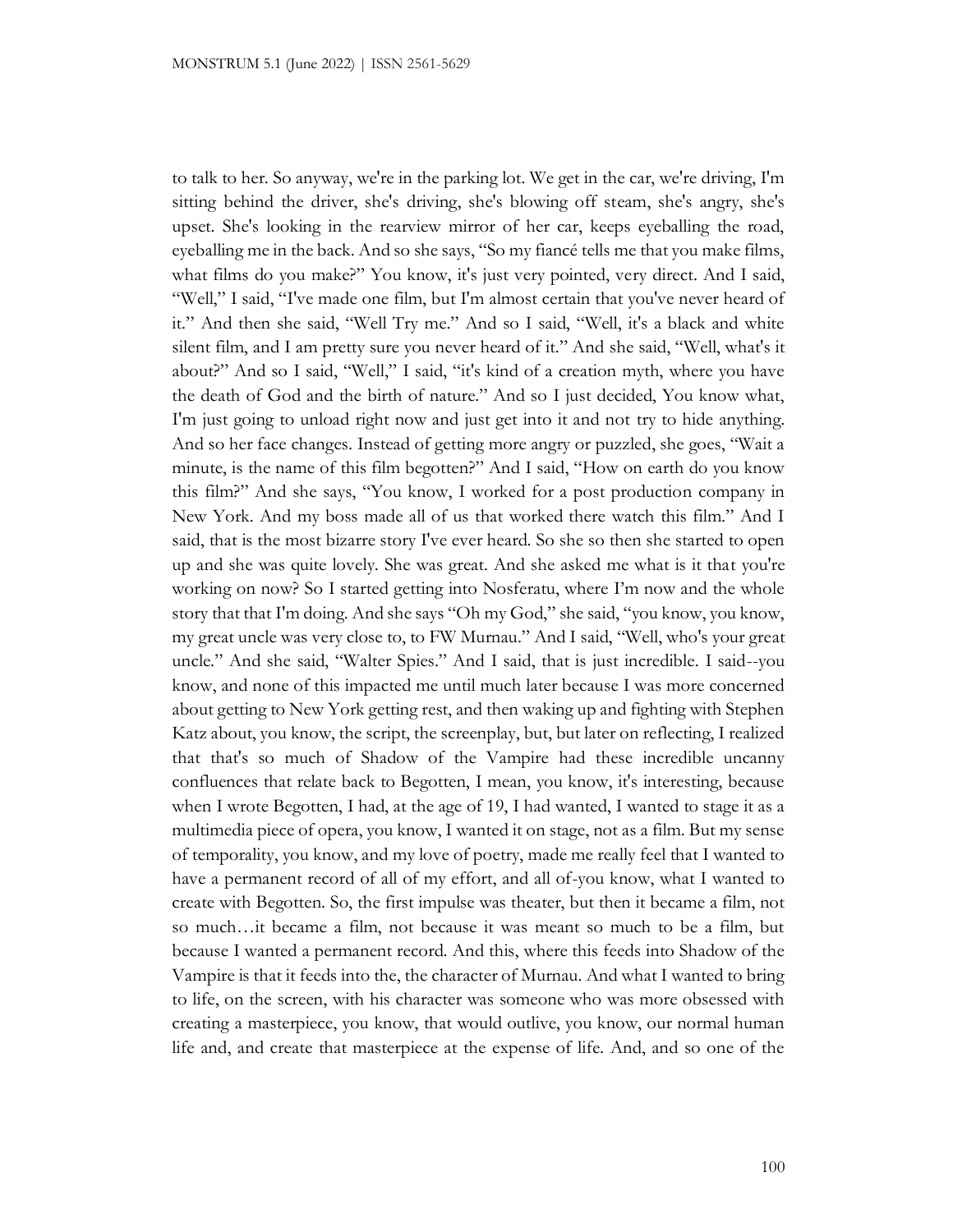important aspects of Shadow of the Vampire, for me was to show that the real monsters are these human beings, you know, and that, that Murnau moves in the story from being, you know, the guy that's making a movie to the guy, who's the real monster in the end, and the monster winds up becoming more human. By the time we get to the…the vampire becomes more human by the end. But I never saw the vampire genre as something that was

#### **17:41**

that was really part of the horror genre, to be honest. I always, for me, growing up and thinking about vampires and supernatural creatures, they just seemed like extensions of nature, and even extensions of the darker side of our own humanity. I mean, you know, whether it's eating a meal, we all have to eat something that was once alive, even if we're vegetarians. And, also in life and politics and the way that corporations work and the way business works, you know, there's a lot of vampirism alive and well, in the world. So when I look at Nosferatu, I think the genius of that film is really in the motion picture camera. And the fact that at the time that Nosferatu is made, you know, cinema was considered a suspicious craft, because it was the Stoker estate that wanted, that thought it was vulgar to make a movie out of Dracula and, and that it should be dignified as a stage play in London. And so, that was part of the fight that they had. But going deeper now, one of the things that really opened up for me was a few months after returning from New York from that experience with Walter Spies' great niece. And the kind of uncanny coincidence of that opened up for me an idea that, well, maybe, as I'm building this movie, as I'm thinking about it, as I'm meditating, as I'm…both spiritually and artistically moving into the zone of making this film come to life in material existence…maybe there are things about the film that are actually speaking to me. So what I did is I started watching Nosferatu many times. I don't know how many times but it was a lot. And what I kept stopping on was the actual Grimoire. There is this contract that Hutter, you know, shows the vampire and asked to the vampire design. And that was created by Albin Grau. And when you get into Albin Grau's history, it's kind of explosively interesting. Albin Grau was a dedicated esotericist. As I was from the time of 25, to about 36, I was deeply immersed in alchemy and hermeticism. Begotten, you know, after it was seen by a lot of people, there were some very brilliant minds and great people, one of them being Dennis Jacobs, who is Francis Coppola's ghostwriter…who came up to me and said, you made the first hermetic, truly hermetic film. You are an alchemist. And I didn't know enough about alchemy at the time to really talk to him about it. But he turned me on to some to some literature, some books, things. So I just took that and dove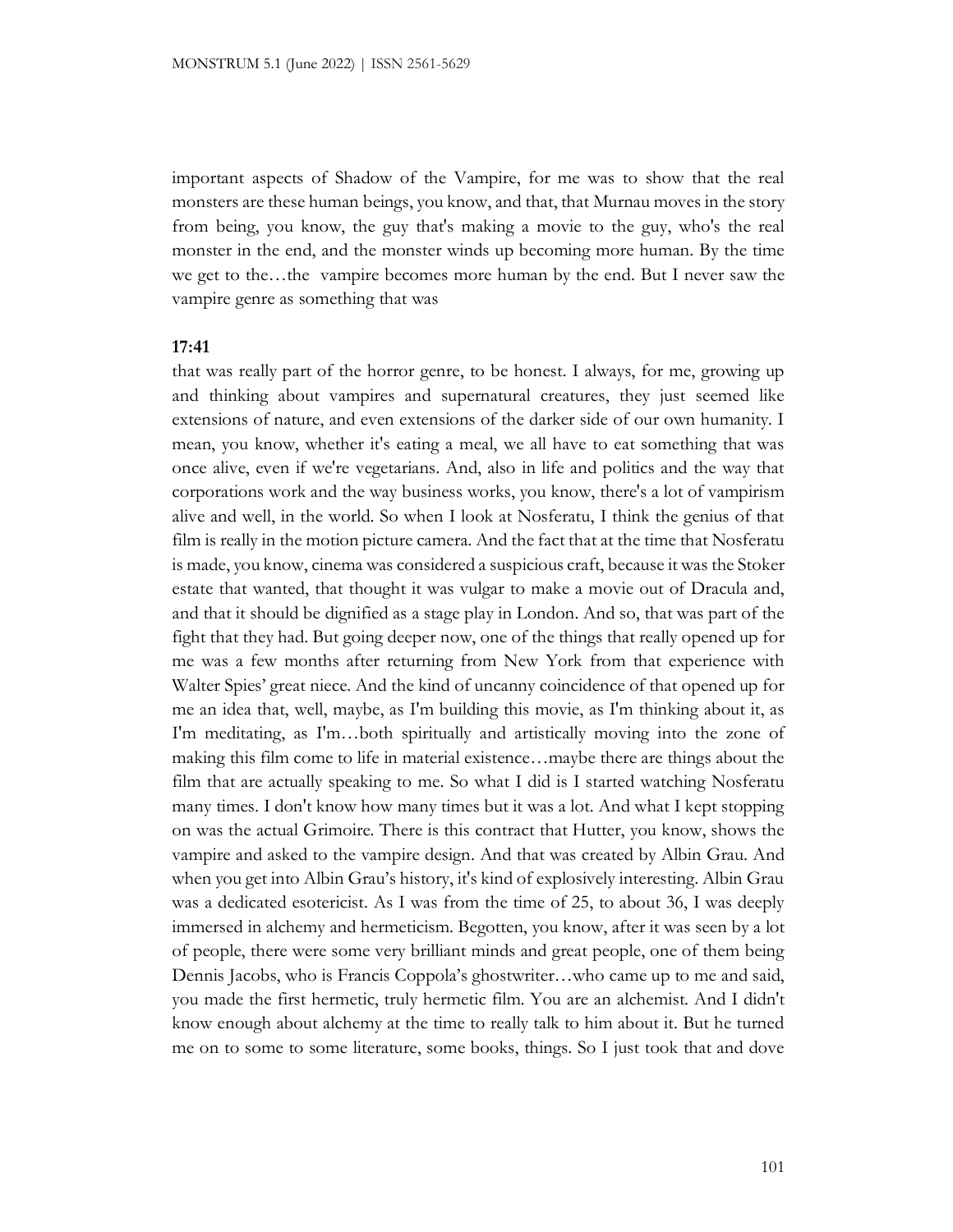very deeply into it. And I would say that, from my…the way that I create, I don't create for entertainment, I create for transformation. And what I recognized in Albin Grau, not only as a person, but as a producer, as an artist, as a thinker, and an esotericist is that he was interested in transformation too. So I took note of that, and I started looking more. And because Albin Grau not only produced the film, but did the production design, I started looking more carefully at the geometry of the sets and Nosferatu and started looking more carefully, not through the eyes of architecture, but through the idea of, of symbolism, of secret sigils and symbolism. And, and one of the things that I want to talk about now is the extraordinary thing of,

## **22:09**

the Grimoire. That contract that Hutter hands over to Orlok. If you freeze frame it, it is a series of symbols, and these symbols, these sigils actually are not nonsense, they actually have a significance. So what I did at the time, in the spring of 1998, was I brought the film to a group of friends that I was studying alchemical texts with, and particularly the Corpus Hermeticum, at the time, we were, we were studying the unabridged edition of that, that took a number of years. And I brought it to them. And we all sat down and it was my dear friend, Lee McCloskey, who was both an artist and a great esotericist that, you know, we sat, we discussed the film, but we also looked at the Grimoire in Nosferatu. And so I said to Lee, I said, "Lee, do you think it's possible that Albin Grau, is somehow not …not creating this grimoire for the film for Nosferatu, but creating it for the future? For people like us? Who actually can see not that this is just decoration or a prop piece, but something that is actually a conversation through time. And at the time, this was 77 years after the premiere of Nosferatu and and so I said, Why don't we create a Grimoire that I will use in Shadow of the Vampire. And it was..and so Lee went to work. Lee has the you know, the brilliance and the gift of like, like a Renaissance painter. And at the same time, he has the mind and the gift for understanding and translating exactly what I was talking about and getting at. So I wanted to create a living conversation between Shadow of the Vampire and Nosferatu through this Grimoire being the bridge to that. In the end the Grimoire was cut out of the film, as were several other very esoteric scenes that dealt with alchemy, that dealt with immortality and dealt with vampirism on a much deeper, more alchemical level. But those scenes just sort of took the film away from what it what it really was meant to be. And but I'm going to put a link to Lee's Grimoire because that even though I filmed it, it's not in the film. And I have…there are scenes of Albin Grau at a séance, played by Udo Kerr, that are not in the film, there is the Grimoire, where he begins to understand that the future is not good for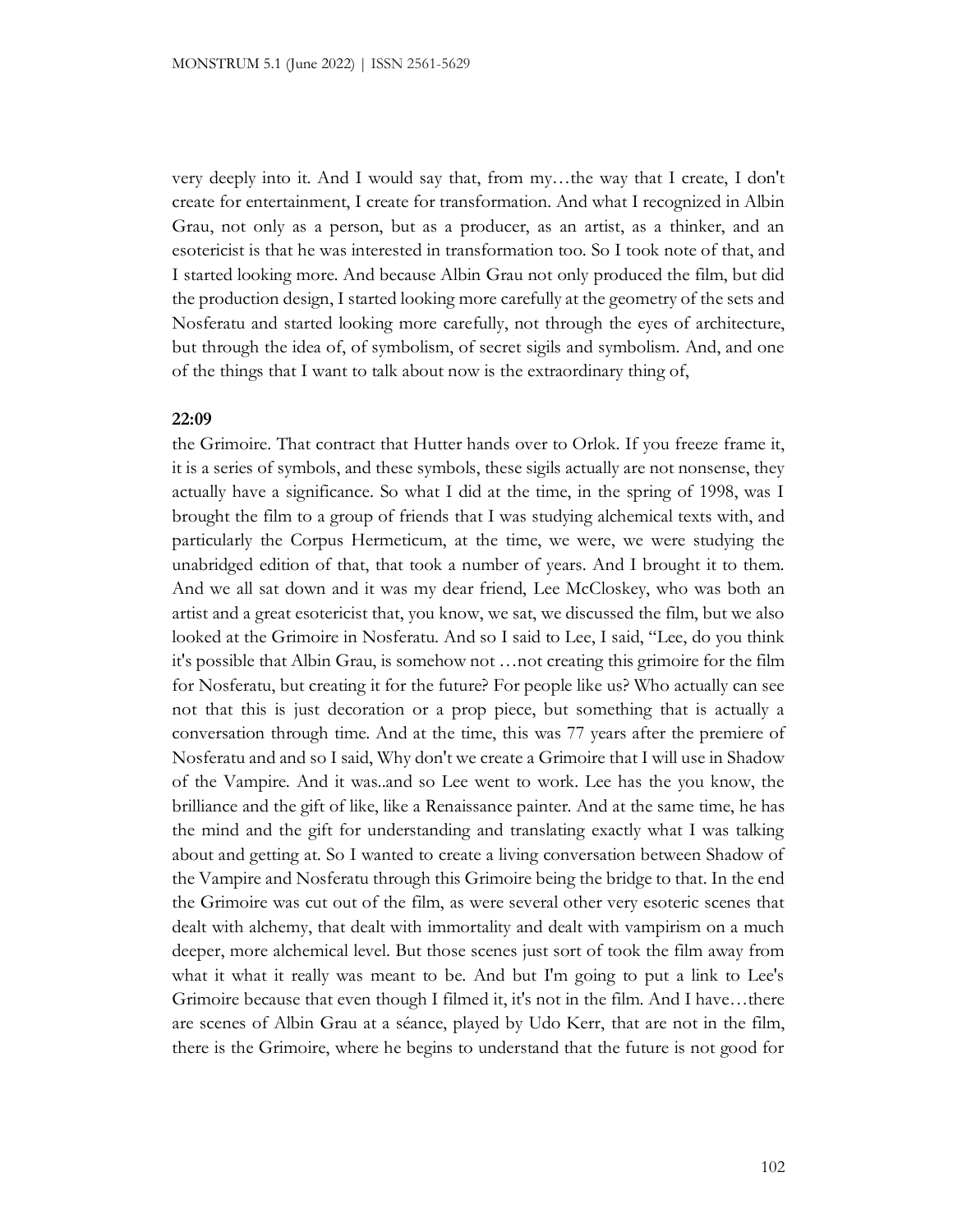the making of this film that, that, in a way the crew is doomed. And he understands this through his own Grimoire in the film, in Shadow of the Vampire, so it's…it was an interesting process. But what I really want to, to underline is that…God, I lost my train of thought, but …Lee's, the Grimoire that he created for me, you know, went on and had a life of its own. It became part of the Rolling Stones world tour. It was the imagery that was used during that tour. So, even though it wasn't in Shadow of the Vampire, it had a life of its own, outside of the life of shadow. And, and I'm proud that that was created as a collaboration between Lee and myself. And how I want to wrap this up, basically, is to say that I'm very…I feel now that 100 years later, there's something still absolutely indelible and terrifying and visceral about Nosferatu. But I see Nosferatu and I see vampirism as a kind of way of, of expressing our own sort of genius and dread of the technologies that we create. Because Nosferatu could not exist without the motion picture camera. And the motion picture camera is both a blessing and a curse.

### **27:06**

As much as any kind of you know, image making can be. And with that, I will I have like just way too much to to talk about but I don't want to eat up the time of everybody else on this panel. But let me try to post this link to Lee's…. Okay, I just posted a link to the Grimoire that was created for shadow the vampire. And you can read about its history there. And with that, I'm going to say thank you. And if there any questions definitely get either a hold of me or one of the creators of the symposium.

#### **28:49**

Thanks, thanks so very much for those illuminating thoughts. Elias has agreed to stay with us throughout the panel. So this first panel so we'll be able to take a small number of questions at the end. But we have first two more speakers and I'm very thrilled to introduce Stephen R. Bissette, who is a pioneer graduate of the Joe Kubert School and was an instructor at the Center for Cartoon studies from 2005 to 2020. But of course most of us to know him for his work in so many tremendous aspects of comics as well as some film studies work. He's renowned of course for his work on Swamp Thing, Taboo, 1963, Tyrant. He has been a comics creator, including SpongeBob comics, Paleo and Awesome possum. He's an illustrator. He's an author. I think Steve Bissette does about everything, which is one of the many reasons I'm so glad he's a friend of mine. His short fiction in Hellboy, Odd jobs, co-writer of comic book rebels, prince of stories, the Monster Book, Buffy the Vampire Slayer, and his forthcoming book entitled Cryptid Cinema, which I was so very proud to write the foreword for. I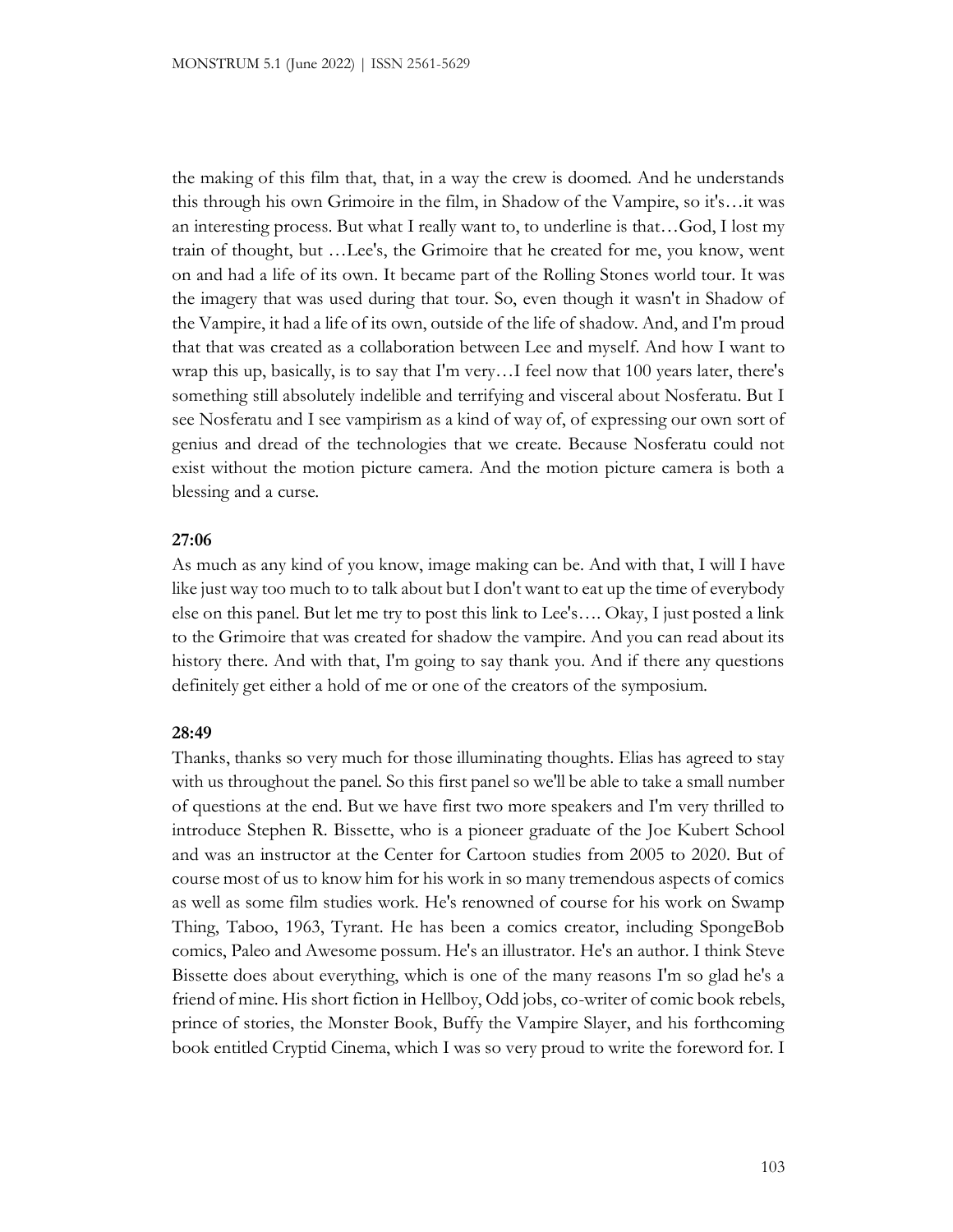think the other thing interesting about Steve Bissette as he's known globally, but probably a little less for his being the purveyor of all things Vermont film, and Vermont film history, his state of residence, which brings into focus, Henrik Galeen. And his later life, which was spent outside of Germany, and surprisingly to many of us, in Vermont. And so we do kindly welcome Stephen R. Bissette. Thank you, Stephen.

#### **30:52 – Stephen R. Bissette**

Thanks for inviting me in it's an incredible honor to be here. Gary, you primarily asked me here because of the Vermont Film History Connection. And I am here with some secret information to share with you about Henrik Galeen's death here in Vermont. Like why…why was the screenwriter of Nosferatu in the state of Vermont in 1949. But before that, something I hadn't planned. Um, I can't believe…Elias and I have never met we have never spoken. I'm here because Gary invited me in. Everything you said Elias... I did a comic story back in 2008, called Secrets and Lies windows and wounds, in which I used the film, Nosferatu to talk about storytelling, and specifically to talk about storytelling as time travel. And there's a sequence I drew in here involving Hunter. And those symbols that we do see a Nosferatu that letter he gets. Um, and to set up that sequence I talked to the readers about when I was a kid, I would have dreams of Nosferatu coming out of our closet and standing over my bed. Those dreams are inspired by-- not by seeing Nosferatu… I didn't see Nosferatu until a couple of years after that. But because I saw a photo of Nosferatu in Famous Monsters of filmland, the monster magazine that so many kids of mine…I was born in 1955, so I'm a monster kid like Gary Rhodes, and no doubt many of you. And I had dreams in which Nosferatu came and loomed over my bed. And then when I finally saw Nosferatu it was really the character of Hunter that terrified me more than the vampire. And later in the story, I wind up the story with an image of how Nosferatu… I then had a dream where he just sat down in my bed and read a comic with me, he became sort of like this, you know, boogeyman friend. Um, and then I was only going to mention this story at the end but this might be something of interest to some of you to seek out. It's in a book called Secrets and Lies. But after what Elias said, my mind is blown, because the point of my story is that a cinema, like comics, is a form of secret language. And I relate in the story, how comics that I drew while on the convention trail that my friend Rick Veatch gave to me almost 20 years later, predicted the future of me teaching at a cartooning school. And I have these drawings I did 20 years earlier of me as a teacher in a classroom full of cartoonists, and that's what I ended up doing for 15 years. And I don't know why I chose Nosferatu as the vehicle.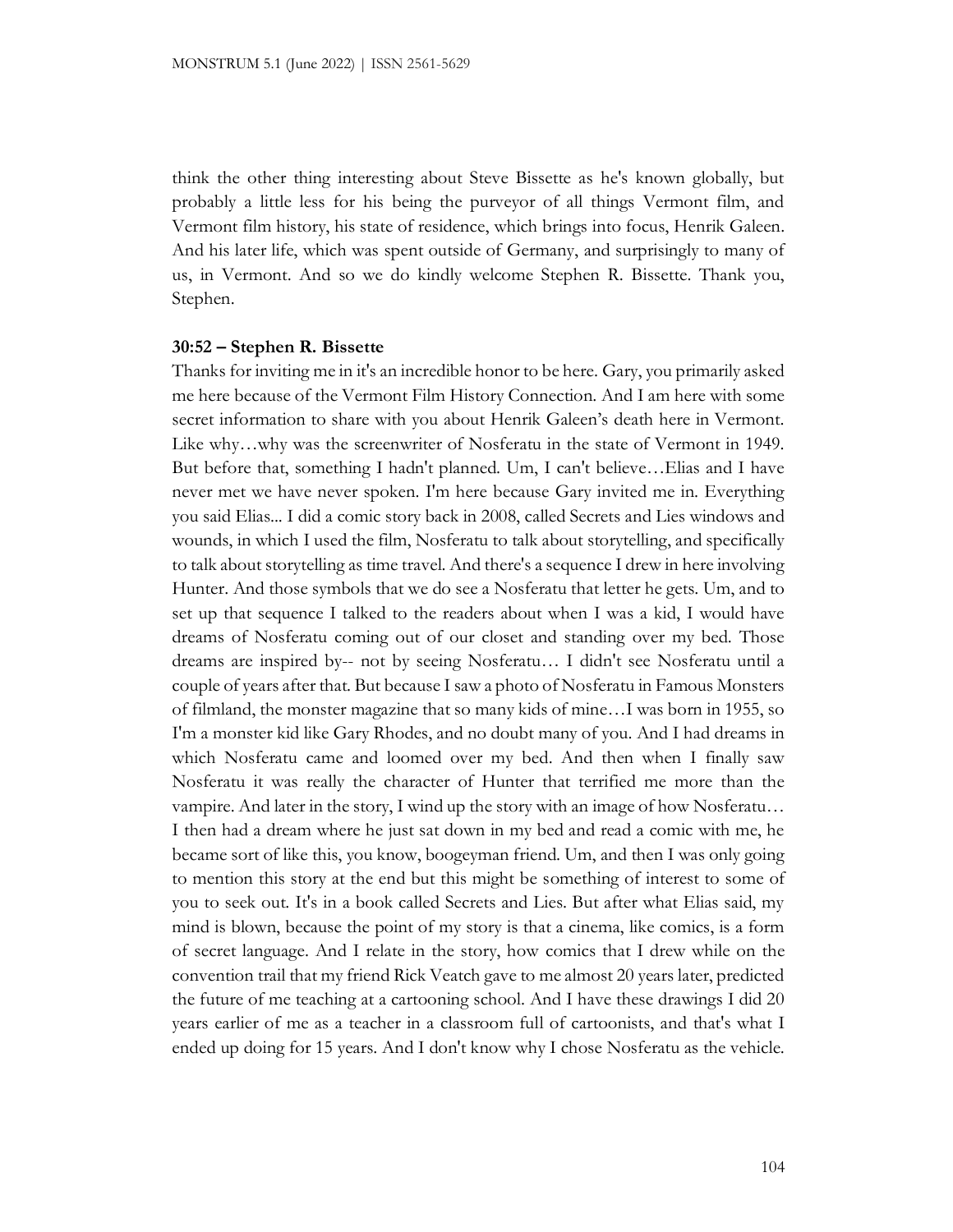But there's something out there going on. After hearing what Elias had to say. Um, I first saw Nosferatu when I was quite quite young, I didn't see it on television. I was a collector of eight millimeter films when I was a kid. In the 60s, it was impossible…if a film was on TV, that might be your only chance in your lifetime to see it. You would stay up ungodly hours of the night to watch films that started on late night television at one in the morning because you might never get to see it again. And the arrival of eight millimeter film, specifically Blackhawk films out of Davenport, Iowa, I mailordered the first feature film I ever bought, which was Nosferatu, and it was whatever version was available to us at that time. It's not the restored Nosferatu or I should say series of restorations we've had today. And I not only fell in love with the film, it was one of the first films to give me nightmares.

#### **35:25**

But nightmares I loved! The odd thing I should share with you all to end that story about Nosferatu coming out of my closet looming over my bed because I'd seen an image of Max Shreck as Nosferatu in a monster magazine is that the dreams stopped after one night when a bat flew out of our closet. And I slept as it crawled up the foot of my bed. I shared the room with my older brother Rick who woke my parents up, my father came in, I slept through this whole thing. My father knocked the bat off the bed, caught it in a coat and brought it outdoors and put it in a barrel and burned it to death. Please forgive my father, you know, it was believed back then bats carried rabies. It was the next morning when I was told that this had happened. And I never dreamt again about Nosferatu living in the closet. I don't ascribe any supernatural origins or possibility to what happened. But I, like Elias, believe that there are alchemical aspects of dream states of how we communicate as artists, of the work we create and how it resonates through time. And how doing storytelling whether it's through vehicle cinema and film like Nosferatu, or the comics that I've had a hand in in my lifetime, it becomes a way of messages in a bottle that are going to live on through time, beyond us. And we've all seen that, as of today, the 100th anniversary of the week in which Nosferatu first opened. As I mentioned, Gary invited me here because of my love of film history and specifically, born and raised in Vermont I'm fascinated by regional film history, Vermont film history. And there's some wonderful stories I've uncovered. Some of them involve very sad aspects of people's deaths. And one of my favourite, intimate moments in Elias' film Shadow of the vampire is there's this great sequence where Udo Kier as Albin Grau and I believe it's Aidan Gillette who plays Hendrick Galeen. In a film where they're sitting down and they're talking to Max Shrek, they're talking to Willem to follow as, as Max Shreck. And Max Shreck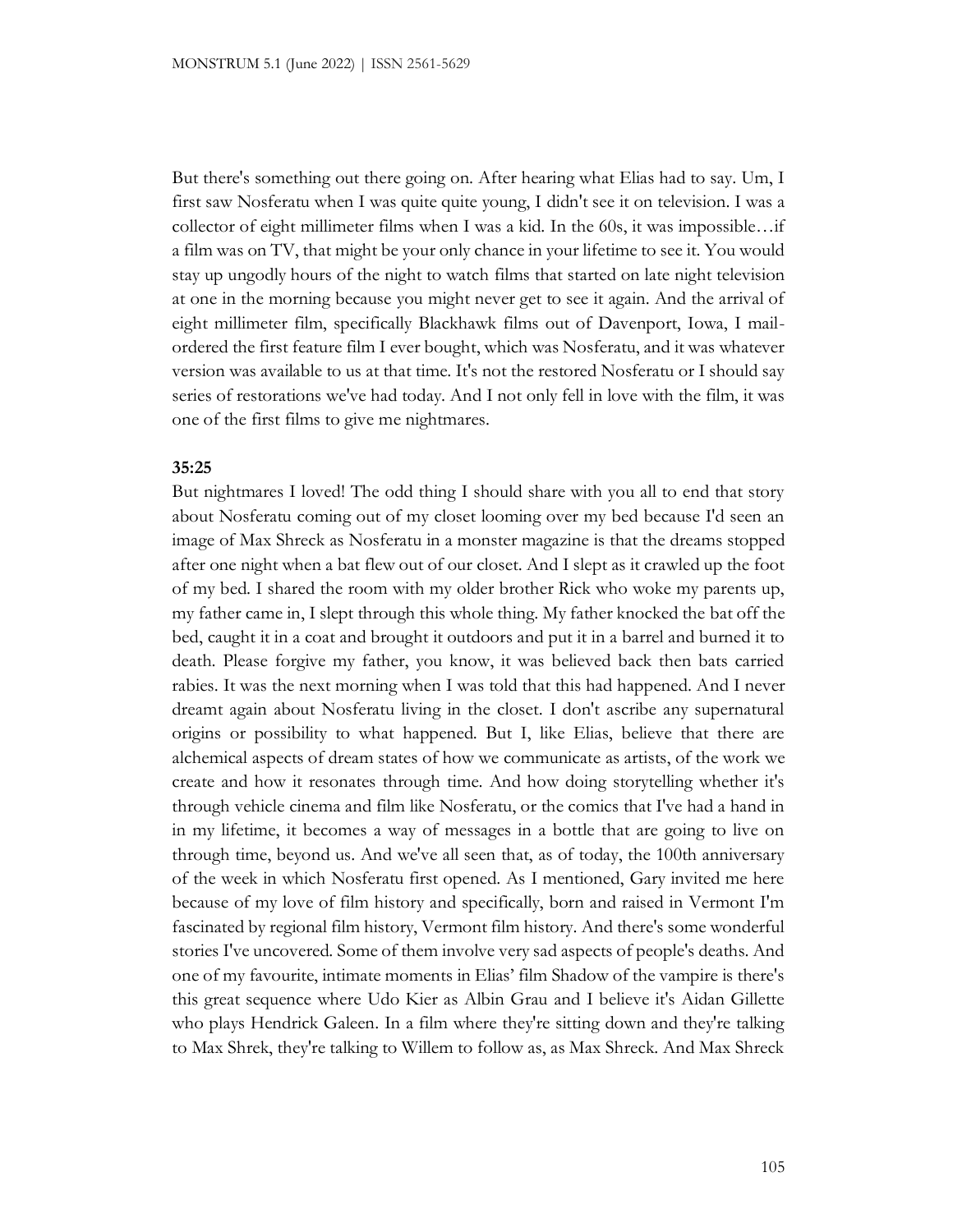is bemoaning how terrible it is that in Bram Stoker's Dracula, that the protagonist in that portion of the story accidentally sees Dracula setting his table, right? He doesn't have servants and how embarrassing this is that an aristocrat would have to you know, be demeaned that way. This is this is something that really bothers Max Shreck about the novel Dracula. And I had a similar sensation a number of years ago when my very good friend of Vermont folklores, Joe Citro and I took a pilgrimage to Randolph, Vermont because I wanted to try to find out: How is it that Henrik Galeen ended up in Randolph Vermont? How is it that he died in Randolph Vermont? There are some amazing stories I've discovered over the years related to how certain people in cinema history spend the end of their days here in the Green Mountain State. Charles Bronson and Joe Ireland are buried in the same grave in Brownsville Vermont, you can visit that grave anytime. It's the most visible grave in the local cemetery in Brownsville. But I have not been able to find the grave of Henrik Galeen. In fact, where the records state Henry Galeen's gravestone is supposed to be, it is not there. What we do know is that at some point, Henrik Galeen, either was exiled or self-exiled from Germany, to Sweden, and then move to the United Kingdom. He then moved to New York, and married a woman who I see her referred to as a baroness, but I often see the Baroness and in quotation marks, so I'm not sure. Baroness (il seven shank?). They were married in 1948 in New York City, and the Baroness worked in New York and she was a manufacturer of toys and dolls.

#### **40:06**

The work on those dolls and apparently on the costuming, I'm still trying to research this as well, was done by independently contracted older women who lived in and around White River Junction, Vermont. And White River Junction, Vermont. For those of you who don't know, the geography of the state, is about 20 to 25 minutes south of Randolph, Vermont where Henrik Galeen ended up spending his last days. Um, the circumstances of Henrik and his new wife- they were only married a year before he died. The circumstances of their being in Randolph was probably connected to a visit upstate to Vermont, to either pick up or drop off work for those women who were doing so much of the work on the dolls. Whatever happened, happened in Randolph, it's possible they were visiting friends. Galeen was admitted into the local hospital in Randolph on June 30 of 1949. The first death notice that I found in any newspaper that was local, was dated from August 4 1949. We now know of course that Henrik passed away, July 30. I went to Randolph Vermont with my friend Joe Citro, and we scoured through the bound volumes of Randolph's still extant local newspaper. Now this is at a time when Vermont newspapers would have notices about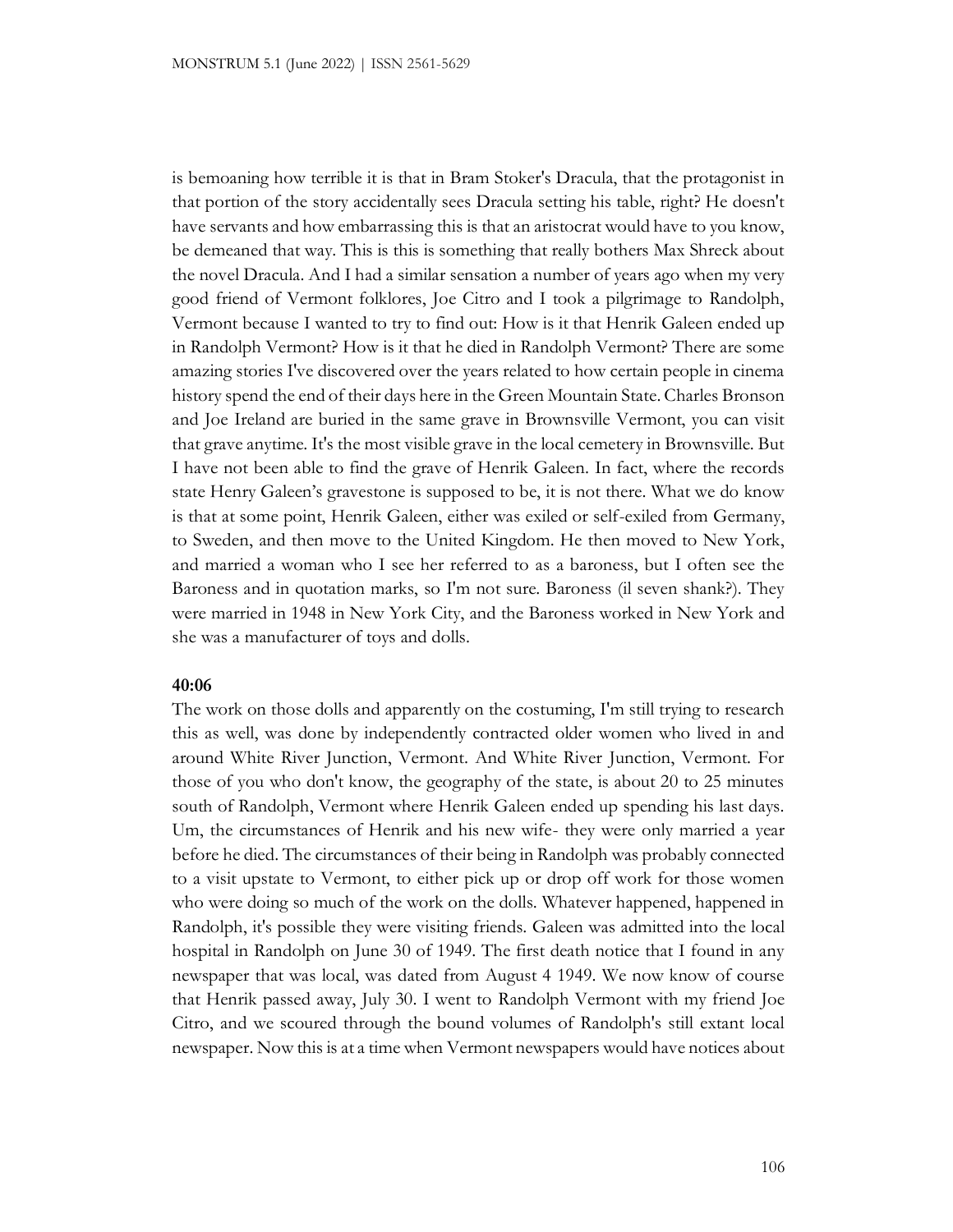everything that went on in town. Okay, I'm not exaggerating, so and so went to Stowe to bake pies with they're aunt, right. So and so is having a sledding party this Sunday, on the northern slope of such and such Hill. And much to the embarrassment, no doubt of many of the people who ended up in the hospital, the newspaper would list who had been admitted into the local hospital and often gave rather agonizing accounts of what they were going through. Reading the accounts of Henrik's stay at the hospital it read as if he had a form of stomach cancer. He checked into the hospital with abdominal pain that did not subside. He was there in the hospital from June 30 until the day he died on July 30. So he spent a full month in this little Vermont Hospital in Randolph. I then went to the town clerk's office and I will scan and send this to Gary and to the organizers. This is the official town clerk's record of Henrik Galeen's death, this is the death certificate. It said that he was in the hospital for 33 days. The hospital at that time was Gifford Memorial Hospital. It was referred to in the newspaper as a sanitarium not a hospital. His street address at the time where he lived with his new wife was New York City at 680 Western Avenue and I will leave it to any scholars listening to this who might be in the New York area to scout out what used to be at 680 Western Avenue…I'd be curious. Um, it notes that his occupation was "retired movie director," his father's name Aldoph Galeen rrom Austria, his mother's maiden name was Maria, also Austria-born and under the medical certification part of the form it says that the disease or condition leading directly to death was metastatic carcinoma of the peritoneum, carcinoma of stomach and that there was an interval of one year between the onset of the ailment and Hendrik's death. What is the ongoing mystery still connected with this which I'm hoping once our snow melts and spring arrives, and hopefully it'll be safer to move around in this pandemic…very odd that I'll be moving around in a plague much like that, which afflicts the city in Nosferatu.

### **44:55**

They don't know where he's buried! The town clerk was very confused. When I went back to them with the information that there was no verification from Granville, Vermont that He was buried there. And at that point, the town clerk discovered that on the back of the death certificate since all I was handed was a copy, I never actually held the real death certificate…on the back of the death certificate it was indicated in someone's handwriting: "burial was in South hollow cemetery. Change noted August 9 1949." That's the other end of the state from Randolph. For some reason Galeen was carried from the Connecticut River side of Eastern Vermont over to Western Vermont. His body actually had to have gone over a ridge of the Green Mountains to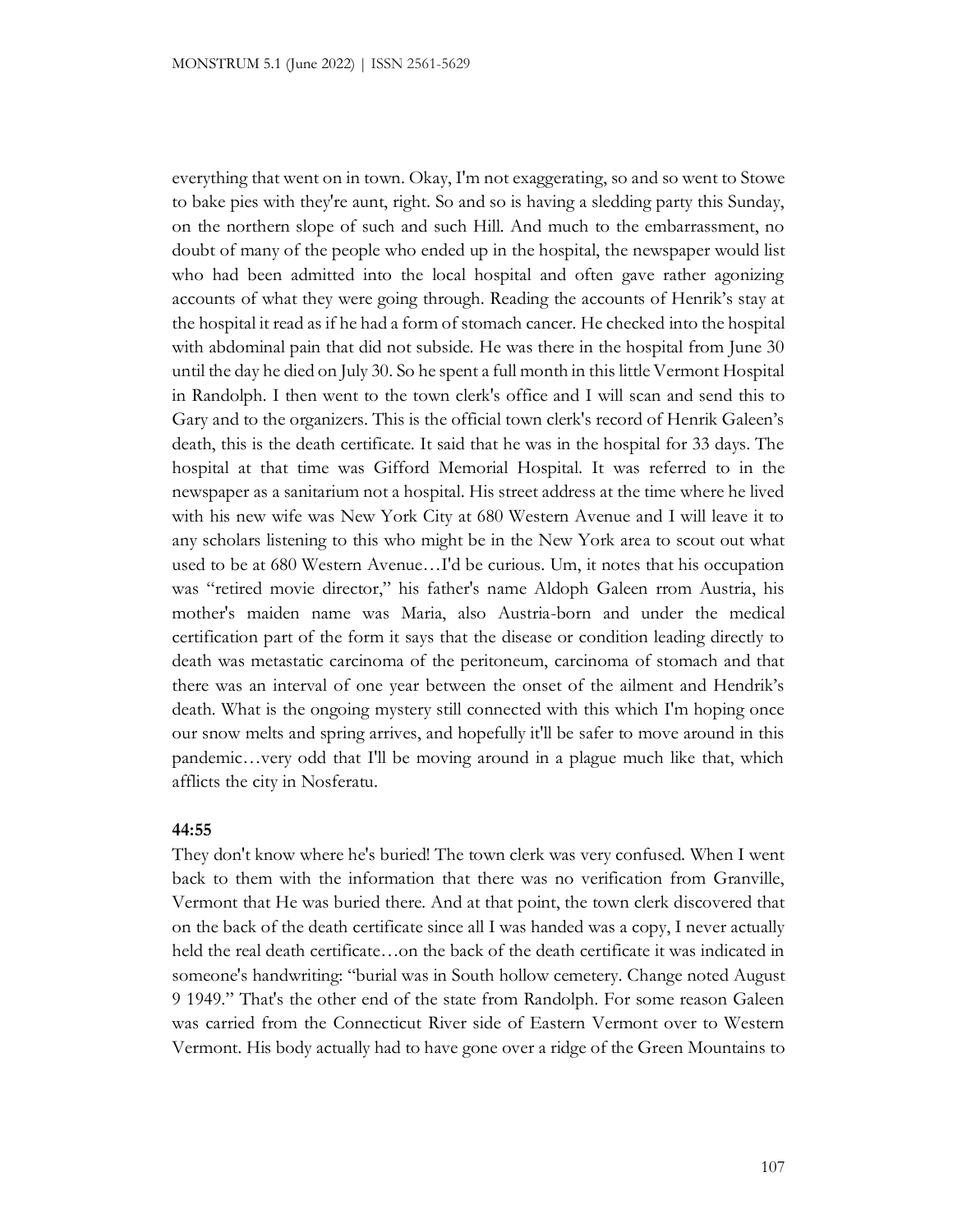get to his final resting place. I'm hoping to find out where exactly that gravestone might be. If it still stands at all. I did contact the town clerk and try to discover where that gravestone might be. But I was told that at the south Harlow cemetery, in Granville, Vermont, there is no listing in the list of headstones for Hendrik Galeen. The town clerk I spoke to in fact checked all those cemeteries and found no names starting with the letter G on any gravestone there. Um, so that's it. That's the best I could find out Gary and gathering. We don't know where Henry galleons body lies, which also resonates perfectly with the 100th anniversary of Nosferatu. Perhaps I'll dream tonight about Henrik standing over my bed. I don't know. So that's what I've got. And it's a real honor to be here.

### **47:02**

Wonderful. Thank you so much, Steve for sharing the various stories and your research on Galeen. We turn now to our third speaker Argyle Goolsby, who is the cofounder of horror punk pioneers, Blitzkid, or whom he has served as bassist and singer for 25 years. When not touring, he is the US label rep for the German record company Theme force records. He's also a resident tattoo artist at Black hydra tattoo in Fitchburg, Massachusetts. And so we welcome now. Argyle Goolsby. Thank you, everybody, how are you?

## **47:47 – Argyle Goolsby**

First, I just want to say Gary, thank you very much for the introduction. I just realized that we have a mutual friend this past week through a gentleman named Larry (Woolf?) of the band Mammals. So he wanted me to tell you hello. So before I forget, first, I just want to say that it's an honor to be here amongst such a distinguished panel of speakers. I really do appreciate the opportunity to hopefully not embarrass myself in front of all of you out there watching and on this panel as well. I do want to say to Elias if I may before I begin, you know, everyone has talked about the inspiration that the Shadow of the Vampire film has given them over the years. I'm included in that, that list as well. There's a song that I wrote that I recorded in 2015 on my album, Darken your doorstep, entitled Shadow of the vampire, which is I know a little on the nose for the title. But the movie was such an inspiration to me during a time when I was a practicing as a tattoo artist, there was a small theater down the road from the shop that I worked at. I remember the first time I'd seen it was in this theater on a break and I had the day off...the second half of the day off. And it stuck with me the imagery stuck with me. It resonated and eventually wrote a song about it. So anyway, a little bit about myself. I guess publicly, I'm known as Argyle Goolsby. I'm from the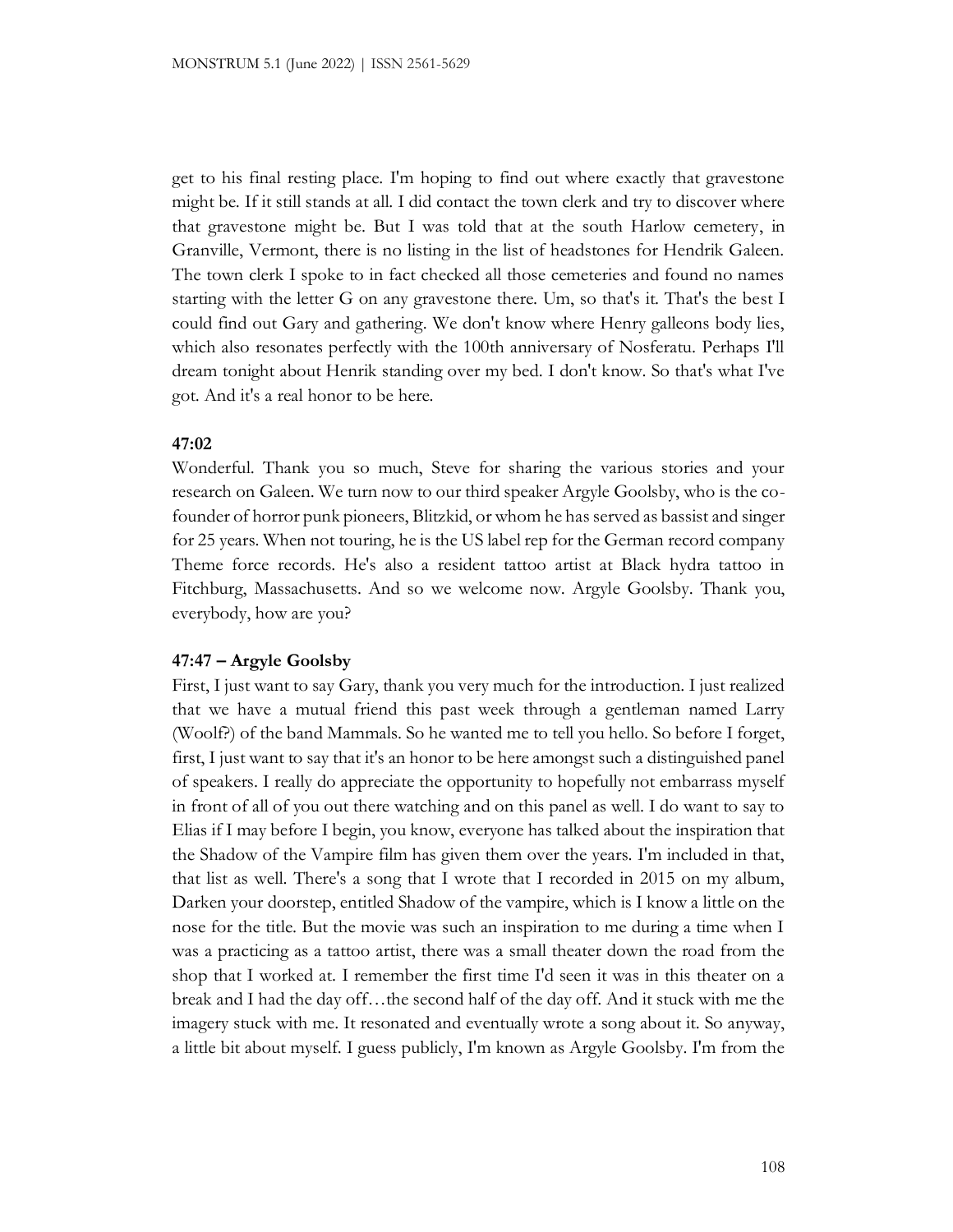rock and roll part of the forest, which means I should probably preface all this by saying that I'm not so used to public speaking as much as I am public screaming. And I won't promise that the next seven minutes of this will be heaven. But it should at least be interesting watch. Basically, I'm used to at this point, everyone's drinking Heinekens and shouting Freebird at me. So if you want to do that, that's totally cool. It'll make me much more comfortable. Um, basically I stumbled my way into a band during my first year of college. And by the time I graduated four years later, that band Blitz kid had graduated to playing shows for more than free beer. And this was basically enough for me to hang up my pursuit of a master's degree and jump headfirst into a smelly van. Basically, from the beginning my band like myself had drawn inspiration classic horror movies and gothic literature as well as cryptozoology. Being from West Virginia. We have many of them there, we had the Flatwoods Monster, the Mothman, you name it. But aside from a few obligatory songs that basically snubbed the local stockade of rednecks continually hunting us down, there really wasn't a song that my band could play that didn't involve ax wielding, coffin rising or premature burials. But yeah, that's enough of my misadventures. I just want to talk a little bit about Nosferatu and my connection to it. It definitely, to me is one of the most potent spirits ever distilled into celluloid. I think my hardest part for preparing this for the symposium was trying to find a way to concisely share examples as to why I love this film so much. The first time I saw any imagery of Nosferatu was in a library book at my elementary school of all places. I don't remember the title of the book. But I do remember seeing the image of Max Shreck on the deck of the (Impreza?) looking down at the captain with his arms all straightened out and looking menacing as possible. And there's something about that image that it just resonated with me. It's stuck with me. I was already an artist as a kid, I was the one of two kids in my class that drew and painted or did anything artistic like that. So I just spent years and years with that image, drawing it and just hoping one day that I could see the film that produced it. And that didn't happen for a very long time. Because I'm 45 now so whenever that first came to me I was I mean, it was like the 80s. So there was like, I think Mr. Bissette said earlier, you didn't see these movies unless you saw them on TV and I would see them on AMC MonsterVision from time to time but never Nosferatu. Anyway, basically, my point here is you can bring up the pros and cons of drop D tuning on a bass, and I'll show up with all the pieces necessary for a coherent conversation. If you light the Nosferatu fuse, I'm suddenly blindfolded and the gas pedal is fully down. There's a slim chance I'll keep it between the lines, but most likely the conversation is going off road and maybe even down the mountain. That's where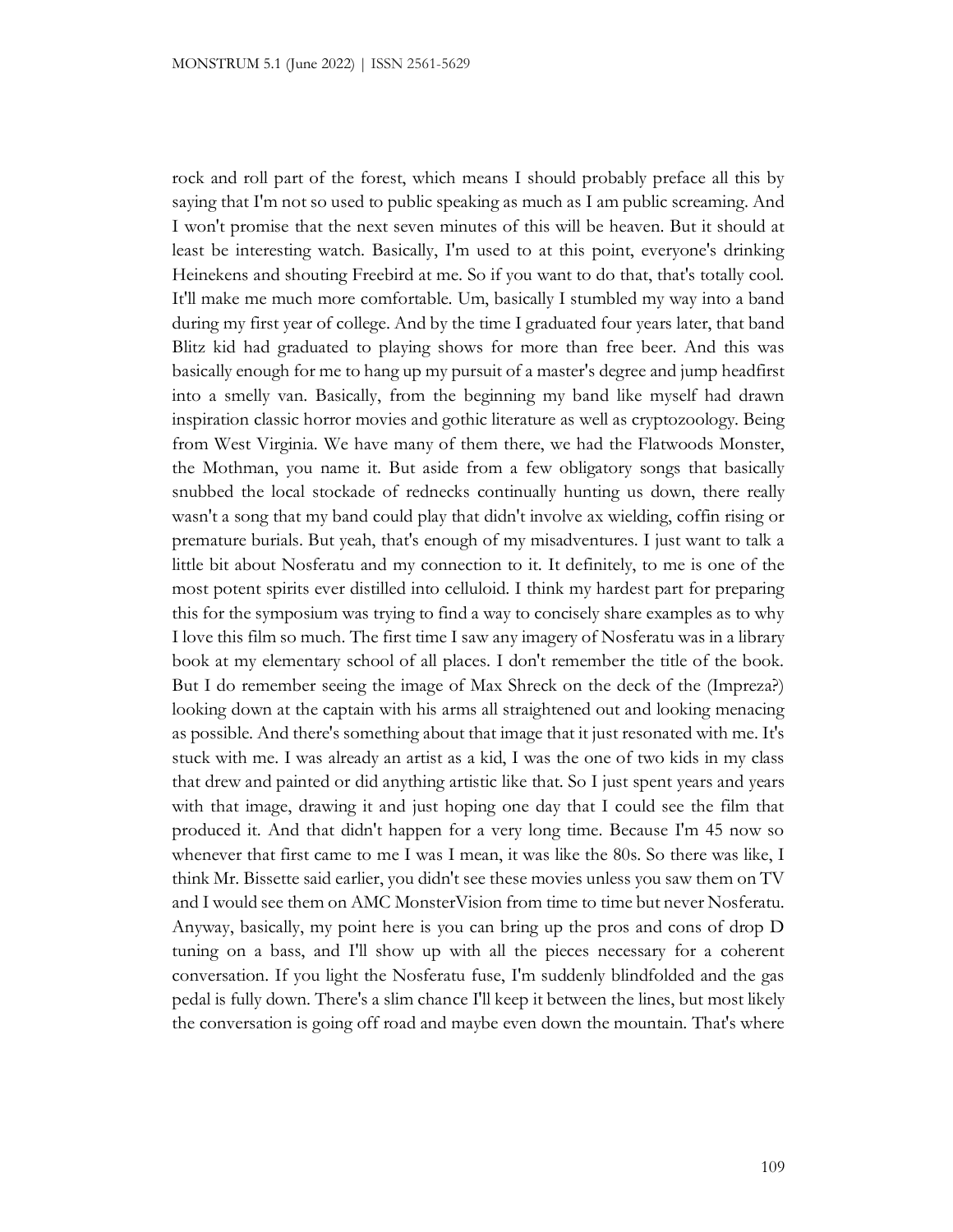the best most beautiful art takes you in my opinion. And that's where Nosferatu has taken me.

#### **52:29**

I feel like there's an indefinable mechanism within this film that keeps me feeling it, no matter where I'm at in my life. And that's saying something because time has a way of blunting the sharp edges of inspiration. Songs you want to love lose their meaning. Hobbies you once loved snuck out the back door when you were filing state taxes for the 900<sup>th</sup> time, and took all their inherent magic with them. You remember why you love these things, but the once wild spiritual thrall that they held you under is dissolved into some watered-down cerebral process. Nosferatu on the other hand, for me hasn't loosened its hooks one bit. It's still inside lighting, creating fires and throwing sparks into the dark. And this experience isn't entirely unique to myself. And that's an example of what makes this film so special. It's lit a fuse to an unprecedented amount of art and homage spanning nearly 10 decades now. I feel like it's escaped the tropes of the time period in which it was made. And such tropes don't necessarily make movies bad or anything. But very often you have to make a conscious effort to connect with them. You watch them through the lens of their time, which is cool. But that lens becomes a subconscious barrier between you and spirit of the film that brought it into existence. I feel like you're not a spectator when you watch Nosferatu. You're not watching a film made in 1922. You're watching a film outside of time, much less any era. For example, I've seen the movie step brothers 765,000 times and it's exactly the same movie every time. I know exactly when and where I'm going to laugh. It's predictable. And that's cool. That's the charm of a movie like that. A movie like Nosferatu on the other hand sidesteps all of that. For me, it's been a roulette, where I'm going every time I watch it. And that's saying something. Because by all intents and purposes, I should be totally burnt out on this movie, especially after scoring it. I'll talk a little bit about that for a moment. I'll digress from my little notes here. I apologize for those. I don't do this very often. Um, I moved to Connecticut from West Virginia in the year 2015. And a mutual friend of mine and my guitar player…the guy by the name of Mange had contacted me and said, Now that you're a resident of Connecticut, you need to check out this place called the Witch's dungeon. And I had heard of the witch's dungeon. But I've never been. A little bit about the witch's dungeon. What it is, is it's a museum that's run by a gentleman named Cortlandt Hull who has been running it since 1966. He started it when he was 13 years old. Cortlandt is the great nephew of Henry Hull, who was the actor in Werewolf of London. So I believe that had a little bit to do with why he got into horror movies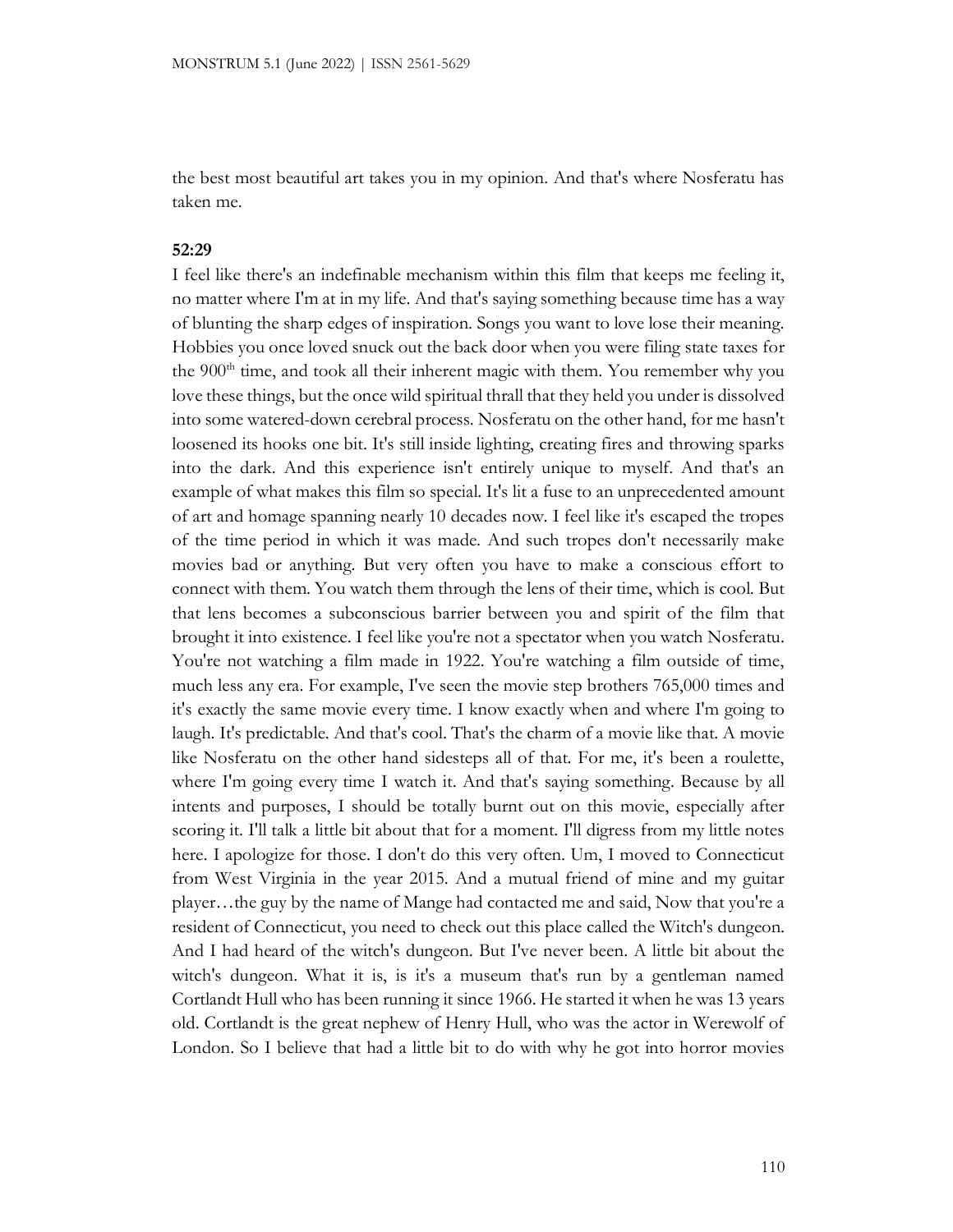and films like that as a kid. Basically, I started going to the Witch's dungeon to visit and Cortlandt would show 16 millimeter films twice a month for like \$3. So my wife and I would go up there, my fiancée at the time, and we would watch these films. So in time, the conversation Nosferatu began and I explained to Cortlandt that through my band I've been to, fortunately Orava castle in Slovakia. I've been to Murnau's grave, I was actually at Murnau's grave the week after someone grave robbed it, which I didn't even know about until the officials of the cemetery who are haranguing us the entire time came up and explained to us why they were haranguing us. I've been to Alexander Granach's grave, I basically taken every opportunity I can to commandeer everyone's travel plans to do anything while I'm on tour…to see anything that had to do with the movie. Nosferatu. So I was telling Cortlandt about this. And he explained to me that he had a 16 millimeter print of the film Nosferatu that he had gotten as a kid from the Museum of Modern Art, and that it had never been transferred that particular reel. And he had wanted to do so but it had no music. And that's where the discussion of me scoring Nosferatu came…to be. I'd never scored film, I'd only ever really written rock and roll music, stuff like that. But, you know, I wanted to give it a shot. So I came home, I blocked myself basically my room for three months and started writing, what I hoped would be a score for Nosferatu. And I entered the studio. Not long after that, and begin, you know, the whole recording process. And that kind of takes me back to what I was saying earlier, I must have watched this film 100 times within the course of time, it took me to write record, mix and master everything, because I needed to watch it through a different lens than I'd ever watched it through before. And this is not counting the other 100 times I've already watched it over many years leading up to that for no other reason than just watch it and write 18 more songs about it for my band. But the amazing thing for me is that despite the complete and utter dissection of this film that I put it under,

# **57:30**

I'm still able to find new angles and experiences within it. And I'll give you an example of that. This is probably purely anecdotal, someone could probably cite this as either being true or false. But I had read somewhere that Murnau had a tendency to film to a metronome. And that always intrigued me. And I really wasn't sure if that was true or not. But one thing that I discovered when I did start scoring this was it does fall into a consistent rhythm, a four four beat from start to finish. And that was extremely helpful for me because one thing that I feared was the pieces of music that I was creating, overlapping, like, like a scene would end and maybe the music from the prior scene is still carrying on…like it needed to stop at the right points. And I was able,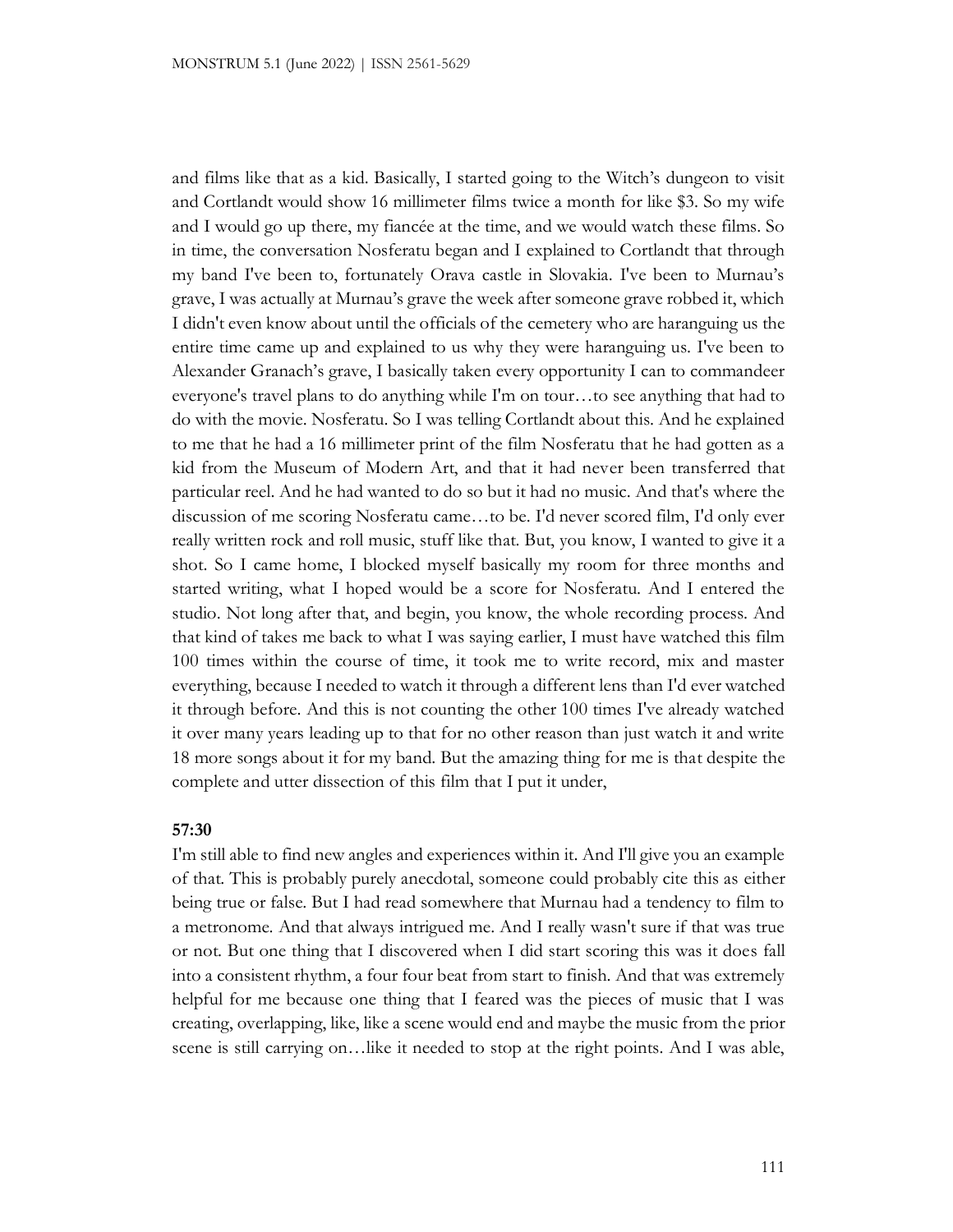because of this time signature to write everything in a way where it stopped precisely where it needed to stop. And that was amazing to me. So I don't know if there's any real relevance to that. But that's something that I did notice. And another thing that kind of jumped out to me after so many times of watching it was…Nosferatu's abode, you know, in the in the abandoned *Salzspeicher*, or however you say it…there's one scene where, um, well, I mean, there's many scenes where you see it in the background. It's kind of while Hutter and Ellen are engaged in dialogue. It's almost like this third party watching them spying on them. And it occurred to me that of all of the spider and fly references made in that film what you see when Alexander Granach is in the jail, he's watching spider spin the fly into its web, it occurred to me that that house looks like a spider. It has the stacked eyes, unmoving, like a spider watching them almost the entire time. So it's as if they themselves are in the thrall of Nosferatu's web without having even noticed it. So it's little things like that, to me, that still, I guess, reveal themselves and make this film…fresh every time I see it. I think if I could give one more example of that, um, I watched it last night. I didn't get to finish it. But another thing that I noticed is there's the scene where Professor Bulwer at the very beginning says to Hutter, you can't escape destiny by running away. And it occurred to me from the very beginning of this film, that's all he does is run. The very beginning, he's imposing himself upon nature breaking the feminine breaking the flower, taking it to Ellen and running to her with it. Encountering Bulwer on the way, poking his head into the room very forcefully, running around the room, running, packing his bag. It's-he's on the run the entire time. And it's not until the point that Orlok backs him up against the fireplace that it starts going in reverse to me. That's where he becomes reactionary to everything that's happening to him, that's where his course changes, and Ellen becomes the person driving the action. You know, he runs and runs and runs. The final scene, you have Bulwer standing next to the deathbed of Ellen while Hutter's standing next to her. And it's almost like it's bringing it full circle this statement, you can't escape destiny by running away. The one time he stops, the one time he collapses and lets go and accepts everything that happened, that's happened to him, she's gone. So it's little things like that, to me. Um, I don't really have a whole lot more to say I'm sorry, again, I I truly am very appreciative of being invited to be a part of this. But in closing, I would like to say that, despite no real poignancy, maybe being made in any of these observations whatsoever, it's poignant to me in the sense that a hundreds of watches later, it's still making me think it's still making me as an artist want to create. It's still stirring thoughts in shadows. It's my personal muse, no matter how many times I tap into it for inspiration. And it never comes up short. Still commanding me to detour as I said earlier, other people's travel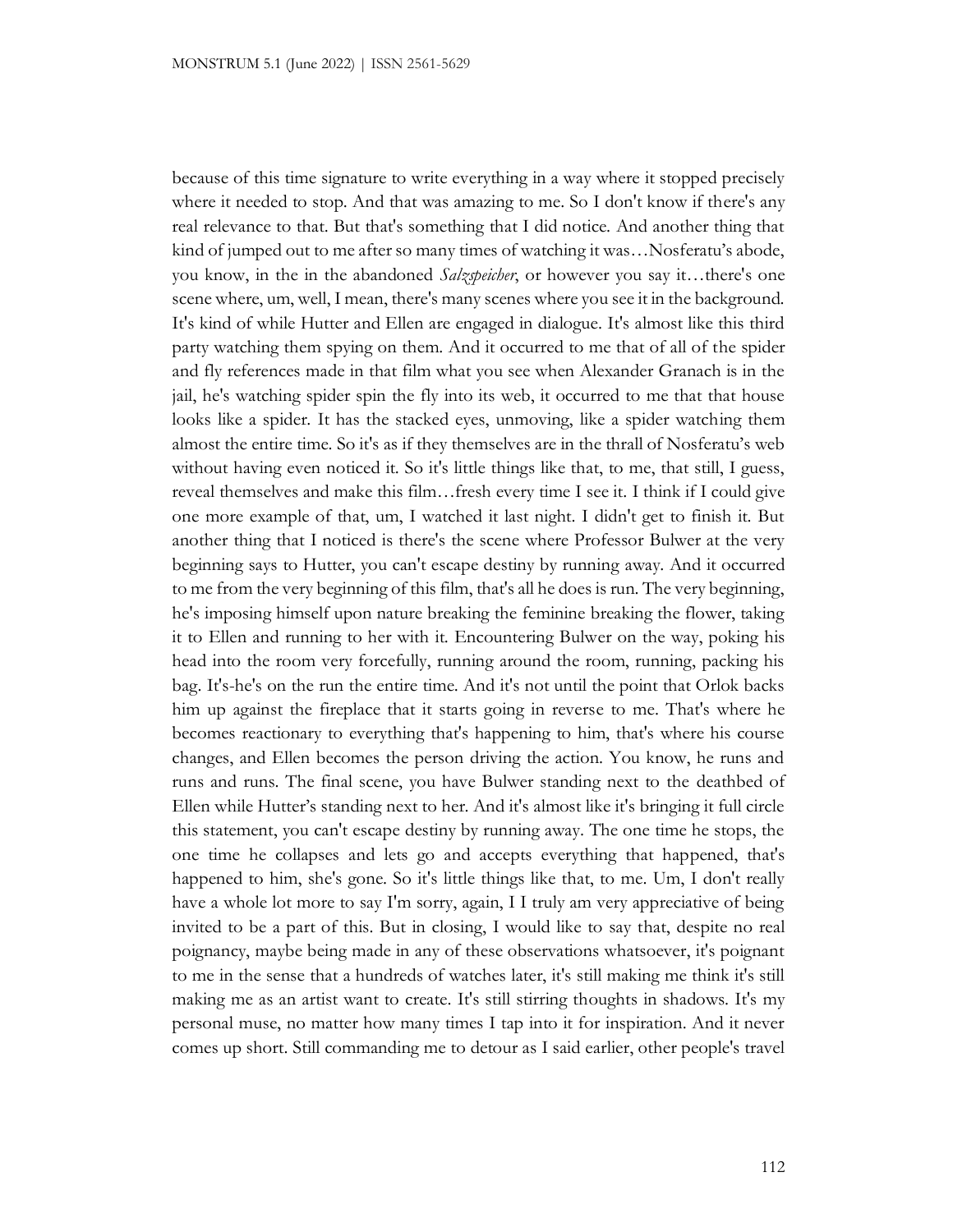plans, so I could stumble around castles, ruins and all the cemeteries connected with it. And I'm truly grateful for all is given to me and revealed to me artistically. With that, I really have nothing else to say. So, again, it's just been an honor. Thank you very much.

# **1:02:03**

Well, thank you so much, Argyle for those illuminating thoughts. And to the entire panel, of course. We have time before our break for three or four questions. And so if anybody would like to send them in the chat, I'll be happy to read them to the panelists. And so, so I'm now on pause, I think briefly waiting to see if there's any, any questions. There's certainly a lot of wonderful feedback.

## **1:02:36 – Question period**

And I'm seeing a question for Elias, from Julia F. asking, is it possible Shadow of the Vampire created a more human vampire, while humans became the real monsters in the narrative?

# **1:02:55**

Thank you for that question. That is- that was consciously the, the way that I wanted to move the narrative arc for the vampire where the vampire starts out as the monsterhe's terrifying, he's otherworldly, he's supernatural. And it's Murnau, who starts out as the urban, you know, film director that eventually becomes the monster, and the monster is the one that we start to really feel, you know, deep, deep feeling for and, and so yes, I would say that that is...that is the arc of the film. I mean, there's a lot of different levels, like I wrote a script just for the color, the use of color, the esoteric use of color in light…everything from lensing this film, to the compositions, to the production design, which is a whole other aspect of the film was done from an alchemical hermetic intention. So there's symbolism that's laden into the sets of Shadow of the vampire that you can unearth and discover within the film, but you need to freeze frame the film.

# **1:04:17**

Wonderful, thank you. Thank you for that Elias. We also have a question from Abu in India, for Elias and asking what it was like working with John Malkovich and Willem Defoe…were they method actors, what was the casting process? Perhaps a few thoughts there would get to Abu's question?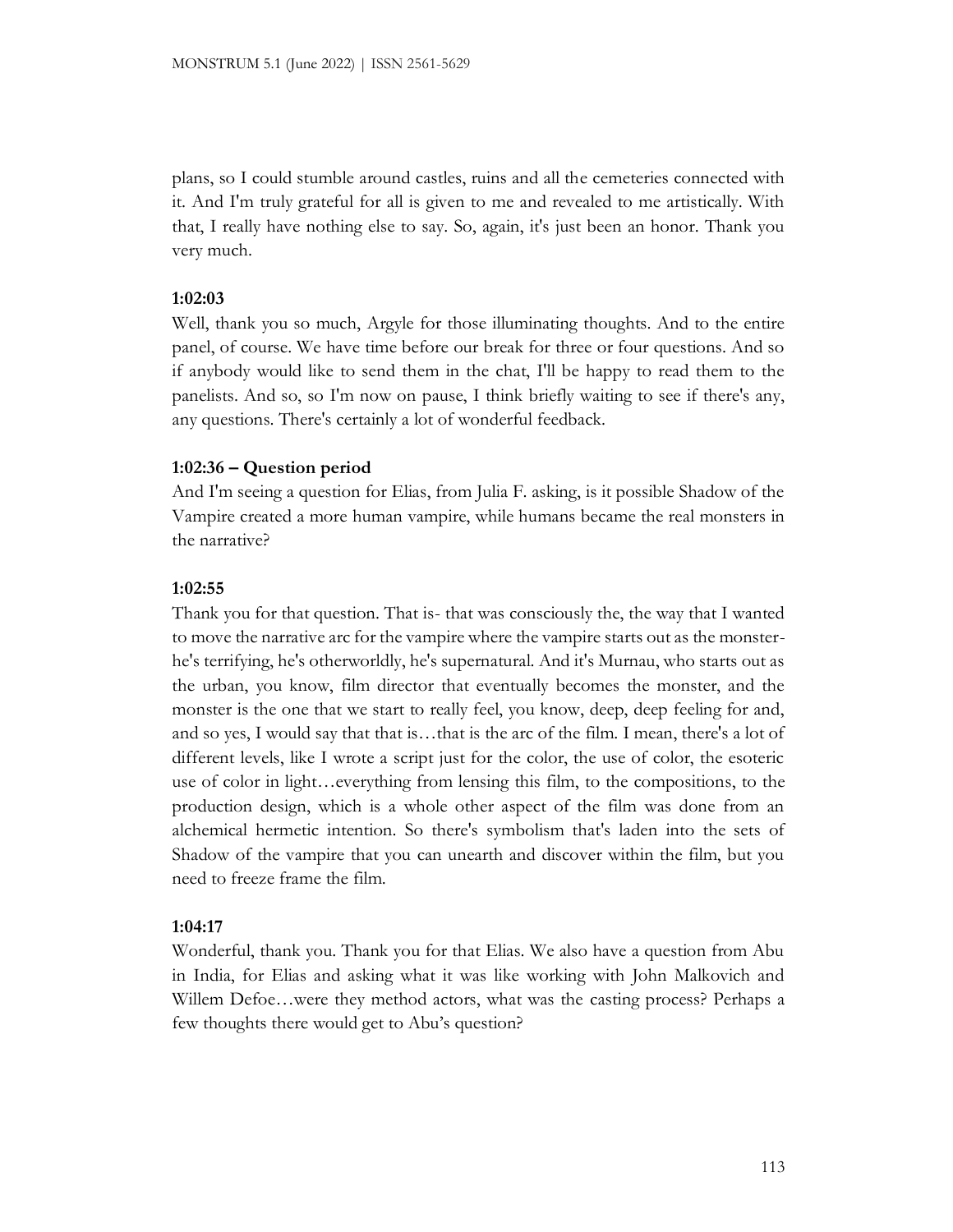### **1:04:40**

Yes, well, I had the rare luxury of, of spending a month with John Malkovich in Paris while he was shooting a film at the time. So basically, when he got off work, or if he didn't have days that he was shooting, we just would walk around Paris just talking about Shadow of the Vampire and I just kept haranguing him with, with ideas. Now, John is a brilliant, he has a brilliant intellect. So the way to reach him as an actor is through his mind, if he respects and understands deeply, you know, the kind of novelty with which you are pursuing, you know, an emotion, or a moment within his character, he is ready to drink it up. And I also, when we were in Luxembourg, filming Shadow of the vampire, he, I got him to…there was a cottage just outside my apartment, in the courtyard in the back of where I was staying in Luxembourg. And that's where John…I put John. And so every evening, I basically would walk to his cottage and we would have dinner together, we took turns cooking. And, and, you know, the problem that I had with the script was that the big disagreement was that, you know, Steven saw the film as a, as a vampire film. And I kept telling Stephen, that I don't really think he understands his own script. Because, you know, I really with a lot of love, and a lot of articulation tried to get Steven to understand that the real beauty of Shadow of the vampire is about

#### **1:06:35**

you know, that the, that the real vampire is not the vampire, it's, it's, it's the director, it's the artist, and the exploration of the artist, as someone who transgresses, as someone who does not, you know, tether himself to any kind of moral code, but is only after the unknown, and bringing out of the void, something that is so awful, so ecstatic, so beautiful, that it transfixes the audience in such a way that it is eternally, internally and eternally moved by it. Now, Willem was a completely…so I would say that John, you know, reaching him through his intellect, talking to him about ideas, we would talk about everything from Goethe's theory of colors, to, you know, Holderlin's poems, you know, as inspiration. And we played a lot of music, which is something that Murnau I believe, did on the set, you know, he used music, and talked a lot during production, which I, I sort of love…I wish that that films remained silent, that sound wasn't invented until 1940. Because I really feel like-not feel, I know-that a grammar, a film grammar would have evolved, that would become quite sophisticated, because if you look at the photography, the special effects, the camera movement, the moving of the camera, from Napoleon to, you know, a, you know, Murnau's Faust, or, you know, it's just…you could see that there was this voracious appetite to invent new ways of seeing, and instead of falling back on dialogue and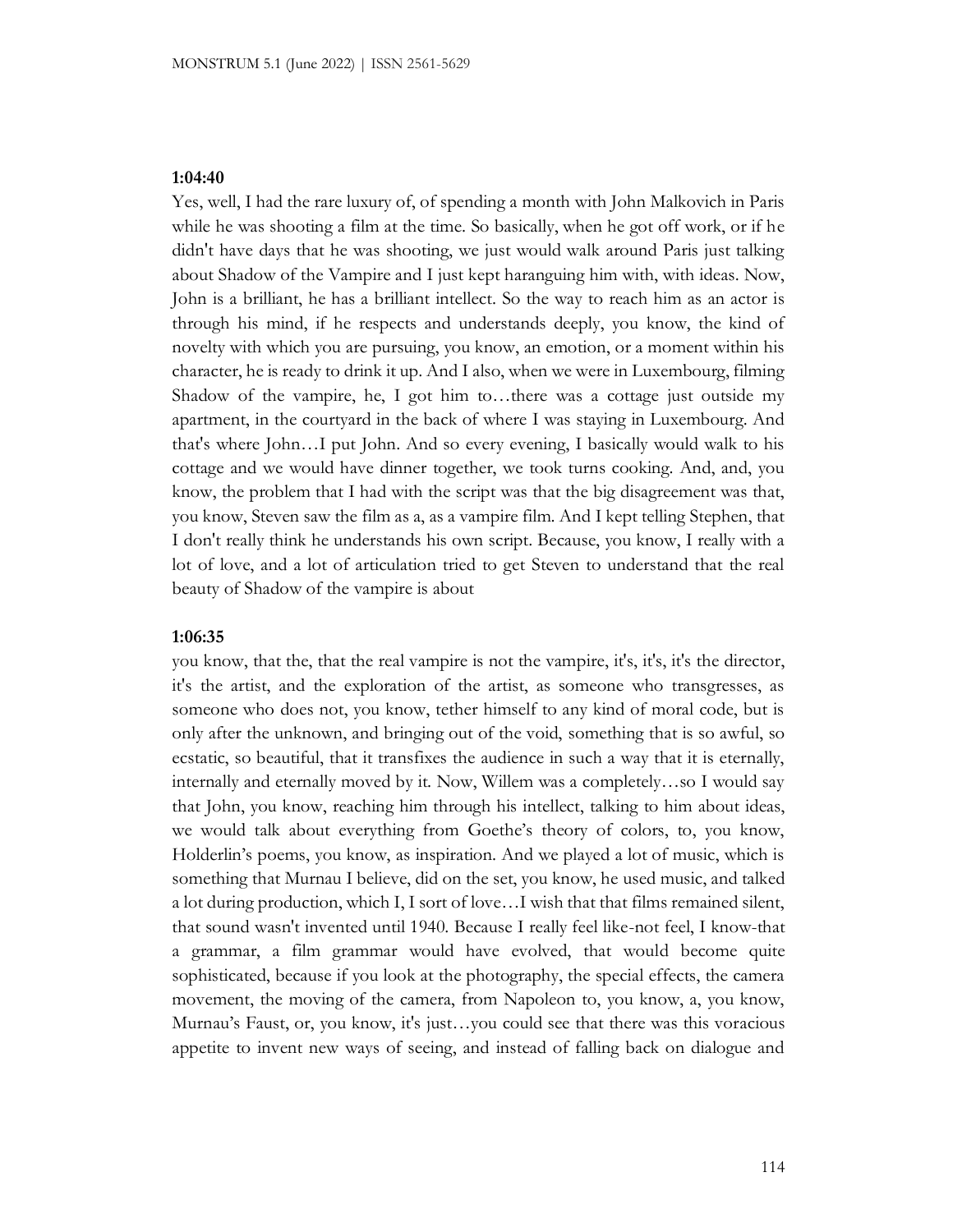words and everything else. But Willem was very different, Willem was acrobatic, he was…he was very, he's a very physical and very talented man in that regard. So, so Willem, we would rehearse. And, you know, he was not method at all, you know, he just wanted direction. And he just wanted you to just be on point with that direction. The problem that I had with Willem was that he moved too gracefully, so I had to create difficulties for him to move. So I had my costume designer, put together a corset that restricted his mid-body movement, making it awkward for him to take steps forward or backwards. And then I put him on very high platforms, you know, boots that made it difficult for him to walk. I also made the boots slightly too tight, even though I didn't tell him and, and so…to restrict his movement actually made him better. And, and, you know, and more inventive. And, and so, so the two were very different. So talking to John was completely different than talking to Willem. And the last 20 minutes of the film…the closing of Shadow of the vampire was entirely written over two bottles of wine and cocktail napkins being passed between Me and John Malkovich. And because in the original script, there's a very campy sort of ending where the vampire dies, and they wind up making their film. And everybody's kind of slapping each other's backs and congratulating each other. And I didn't want the film to end that way, I just felt like it was just cheap and actually wrong. And so, so that last portion was in a very high pressure situation, work done, you know, just four days before shooting. And basically what it was was I would be writing down ideas, lines, passing them to John, he'd be eating and drinking, he'd look at the line, he'd crumble it and throw it back at me, meaning, you know, forget that, you know, bad idea. And then I would pass another one along to him. He'd read it. And it gets like that little John Malkovich smirk, like, like, okay, kind of you didn't know whether he liked it, hated it, or was completely in love with it. And, and so that's the way I began to piece and structure, the end of the film.

# **1:11:07**

Wonderful. Well, thank you so much. for that. We have time for just one last question. There's been a few for Argyle about his score. And you may have seen these in the chat, a lot of great comments in the chat. And of course, thanking all of our panelists, and excited about the. Argyle I think one way to maybe look at some of the questions that have been asked would be your score for Nosferatu in relation to some of the others that have been done, such as by James Bernard, who was obviously associated with Hammer Horror films, Type O negative, etc, perhaps you could speak to that for just a couple of minutes before we then we'll take a break.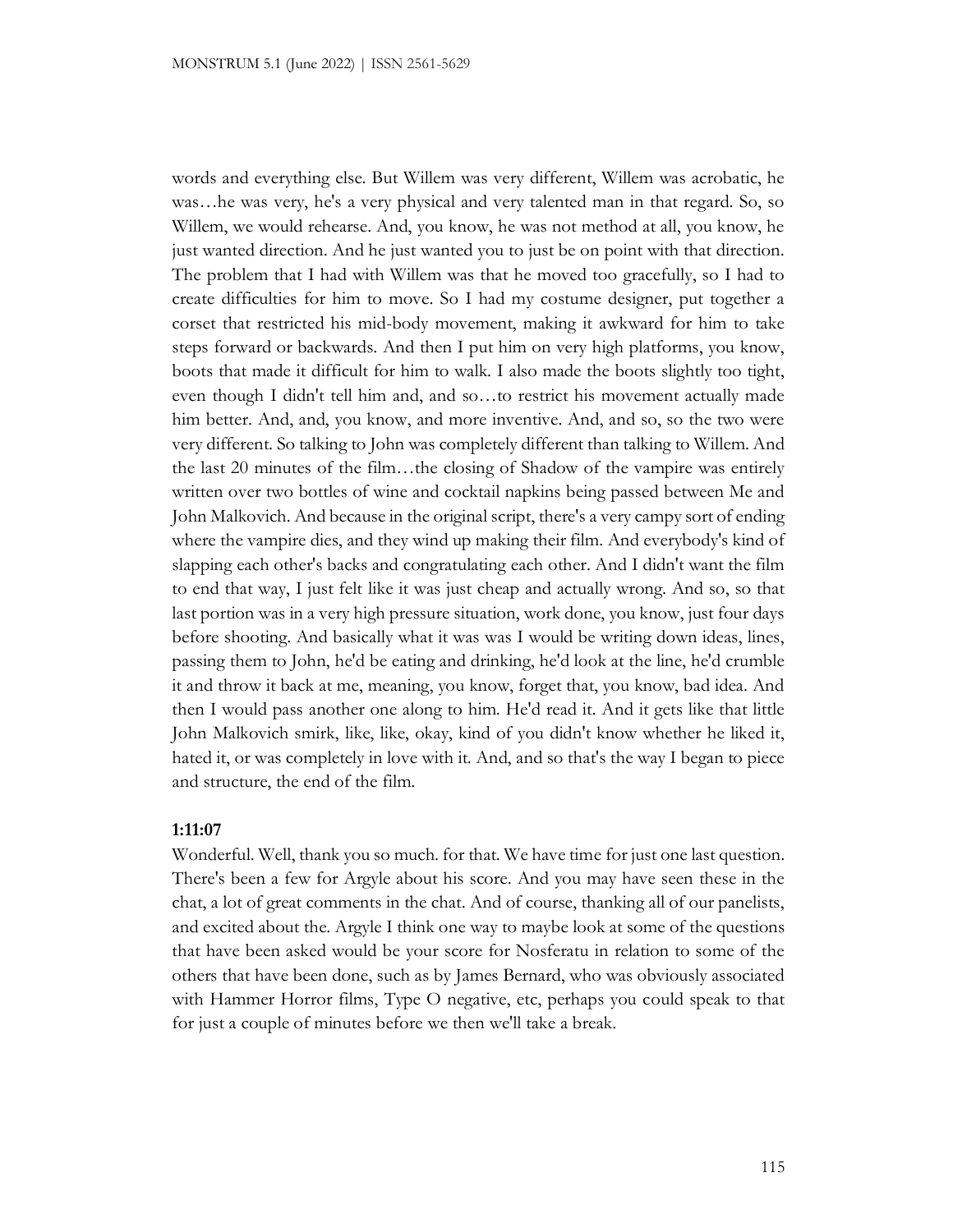## **1:11:45**

So in regards to, you know, in the old silent films, you primarily had just needle drops scores, you don't I mean, like people who had distro-ed these, they would just put public domain music on top of the film. And it really had nothing to do with the emotion or the direction of the film or what it's meant to invoke. So you know, like, in the case of Type O, which you'd mentioned, that's not necessarily, I think, something that was written by them as much as it was an amalgam of their music put together for that film. For my film, I wanted to do something from the ground up. I'm in no way a composer, I don't have any formal training when it comes to music or when it comes to theory or anything in that regard. But I think that that actually was advantageous to me in the case of Nosferatu, because it is such a visceral movie. And I have such a personal connection to it, I think that if I cerebralized it too much that I probably wouldn't be able to, I guess distill the emotion into it that I wanted to. Um, my process was basically this, I watched the film. And I knew that I needed to break it up so it wasn't 160+ minute piece of music, I wanted it to be something that could be digestible in increments. So I started looking when the iris would open when the iris would close to me that was a song. And that was a change of a scene. So each scene became a song, I would write down all of the emotions, everything that I felt in scene to scene, and I would start piecing those together through color, through just imagery, things of that nature. And then when I had all that left, I more or less just had a big sheet, a big mess of words and things that I needed to decipher into music. The only real structure that I knew that I wanted going into this was I wanted to start out whimsical, very bombastic, full of hope. And, you know, just beauty to reflect that period. To feel like you're in the Biedermeier era. And that's why the opening scene everything is very upbeat. There's a lot of stringed instruments, a lot of natural, woodwinds, things like that. As the film progresses, and it gets closer and closer to the land of phantoms, that's when I started introducing more and more atonal and abstract instruments, but not in a way that it's just a mess of sounds, like I wanted there to still be some type of, I guess, harmony and some melodicism to what I was doing. By the point that he reaches the capital, all of the prior instruments, all the natural instruments are gone. I want to be, you know, an alternate world, another realm. And that's more or less where I went with it, from that whole process. And I just carried it through to the end. And thank God, I didn't really think about the, the weight of what I was doing, because it wasn't until the end that I realized what I was trying to accomplish. You know, like, I realized once it was all done, like, I may have just ruined the best movie ever made by putting this music on it, like, you know. But it's my love letter, you know what I'm saying, to that movie, to my experience with